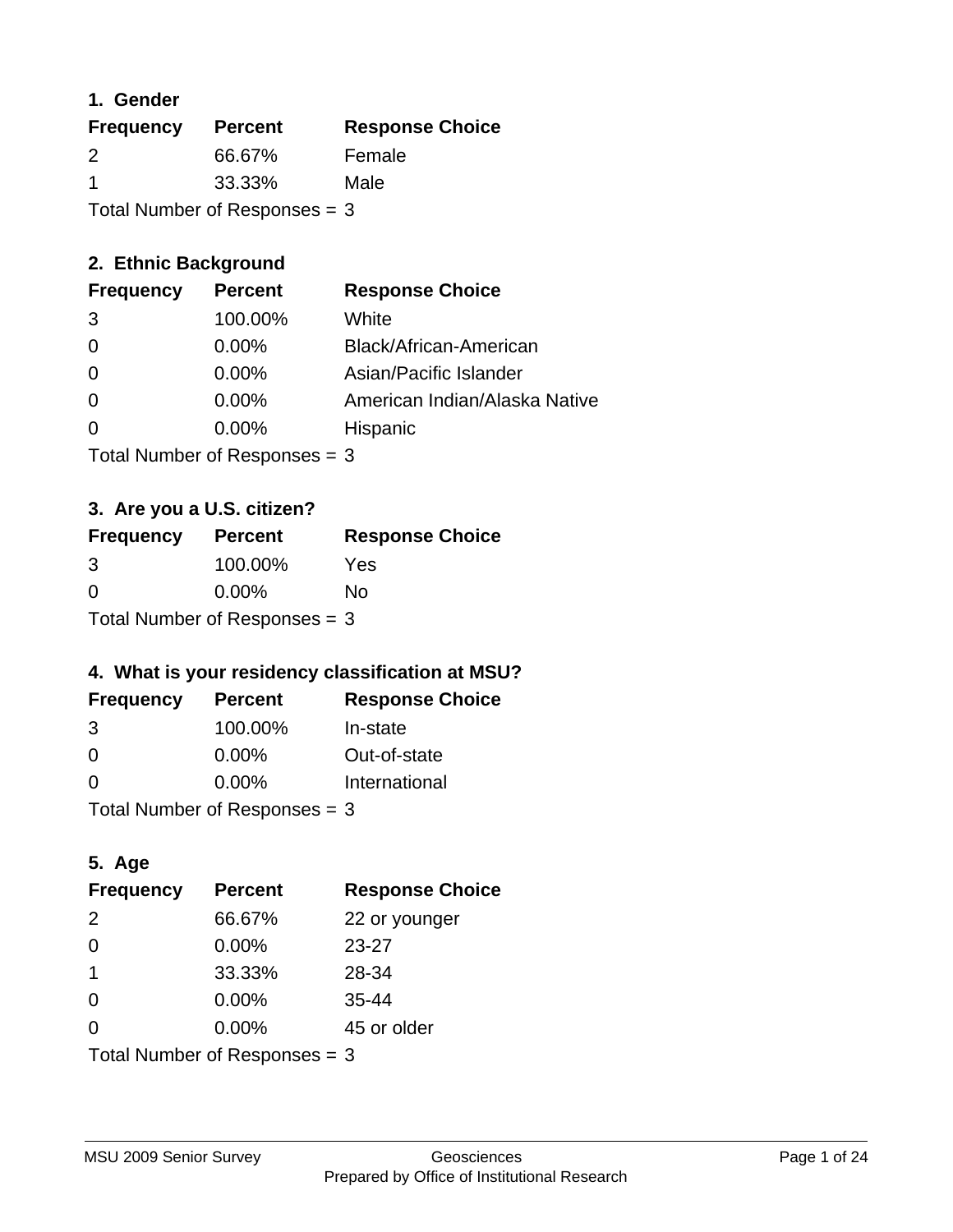**6. Has either of your parents received a bachelor's degree?**

| <b>Frequency</b>                | <b>Percent</b> | <b>Response Choice</b> |
|---------------------------------|----------------|------------------------|
| -1                              | 33.33%         | Yes                    |
| $\mathcal{P}$                   | 66.67%         | No                     |
| Total Number of Responses $=$ 3 |                |                        |

### **7. Has either of your parents received a degree from Murray State?**

| <b>Frequency</b> | <b>Percent</b> | <b>Response Choice</b> |
|------------------|----------------|------------------------|
|                  | 33.33%         | Yes                    |
|                  | . <i>.</i>     |                        |

2 66.67% No

Total Number of Responses = 3

### **8. What was your original entry status to MSU?**

| <b>Frequency</b> | <b>Percent</b>                  | <b>Response Choice</b>                           |
|------------------|---------------------------------|--------------------------------------------------|
| $\Omega$         | $0.00\%$                        | Freshman                                         |
| 3                | 100.00%                         | Transfer from community college/technical school |
| $\Omega$         | $0.00\%$                        | Transfer from 4-yr institution                   |
|                  | Total Number of Responses $=$ 3 |                                                  |

# **9. If transfer student, how many credits were transferred?**

| <b>Frequency</b> | <b>Percent</b>                  | <b>Response Choice</b> |
|------------------|---------------------------------|------------------------|
| 0                | $0.00\%$                        | 12 or fewer            |
| -1               | 33.33%                          | 13-30                  |
| -1               | 33.33%                          | $31 - 60$              |
|                  | 33.33%                          | Over <sub>60</sub>     |
|                  | Total Number of Responses $=$ 3 |                        |

# **10. If transfer student, approximately what percent of your University Studies (general education) classes did you take at Murray State?**

| <b>Frequency</b>                | <b>Percent</b> | <b>Response Choice</b> |
|---------------------------------|----------------|------------------------|
| -1                              | 33.33%         | Under 25%              |
| $\Omega$                        | $0.00\%$       | 25-49%                 |
| $\Omega$                        | 0.00%          | 50-74%                 |
| 2                               | 66.67%         | 75-100%                |
| Total Number of Responses = $3$ |                |                        |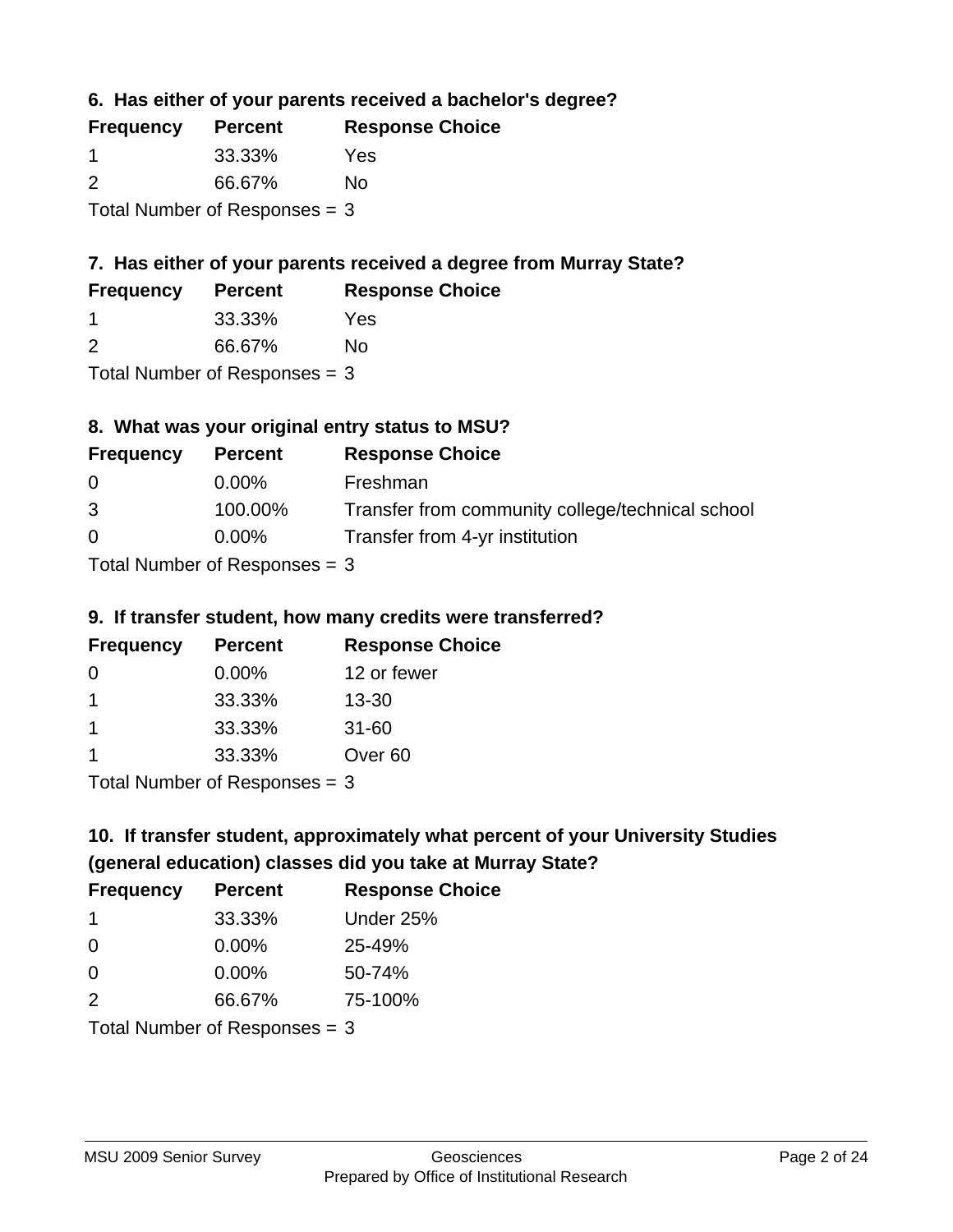#### **11. What has been your attendance status at MSU?**

| <b>Frequency</b>              | <b>Percent</b> | <b>Response Choice</b>     |
|-------------------------------|----------------|----------------------------|
| 3                             | 100.00%        | <b>Primarily full-time</b> |
| $\Omega$                      | $0.00\%$       | <b>Primarily part-time</b> |
| Total Number of Responses = 3 |                |                            |

### **12. In which Residential College are you a member?**

| <b>Frequency</b> | <b>Percent</b> | <b>Response Choice</b>            |
|------------------|----------------|-----------------------------------|
| 1                | 33.33%         | Do not know                       |
| 0                | 0.00%          | <b>Clark College</b>              |
| 0                | 0.00%          | <b>Elizabeth College</b>          |
|                  | 33.33%         | <b>Franklin-Springer Colleges</b> |
|                  | 33.33%         | <b>Hart College</b>               |
| 0                | 0.00%          | <b>Hester College</b>             |
| 0                | 0.00%          | <b>Regents College</b>            |
| 0                | 0.00%          | <b>Richmond College</b>           |
| 0                | 0.00%          | <b>White College</b>              |

Total Number of Responses = 3

### **13. Have you ever received any type of Financial Aid while at MSU? (Scholarships, grants, work-study, etc.)**

| <b>Frequency</b>                | <b>Percent</b> | <b>Response Choice</b> |
|---------------------------------|----------------|------------------------|
| 3                               | 100.00%        | Yes                    |
| $\Omega$                        | $0.00\%$       | Nο                     |
| Total Number of Responses $=$ 3 |                |                        |

**14. What degree are you seeking at this time?**

| <b>Frequency</b> | <b>Percent</b>                  | <b>Response Choice</b> |
|------------------|---------------------------------|------------------------|
| $\Omega$         | $0.00\%$                        | Associate              |
| 3                | 100.00%                         | <b>Baccalaureate</b>   |
|                  | Total Number of Responses $=$ 3 |                        |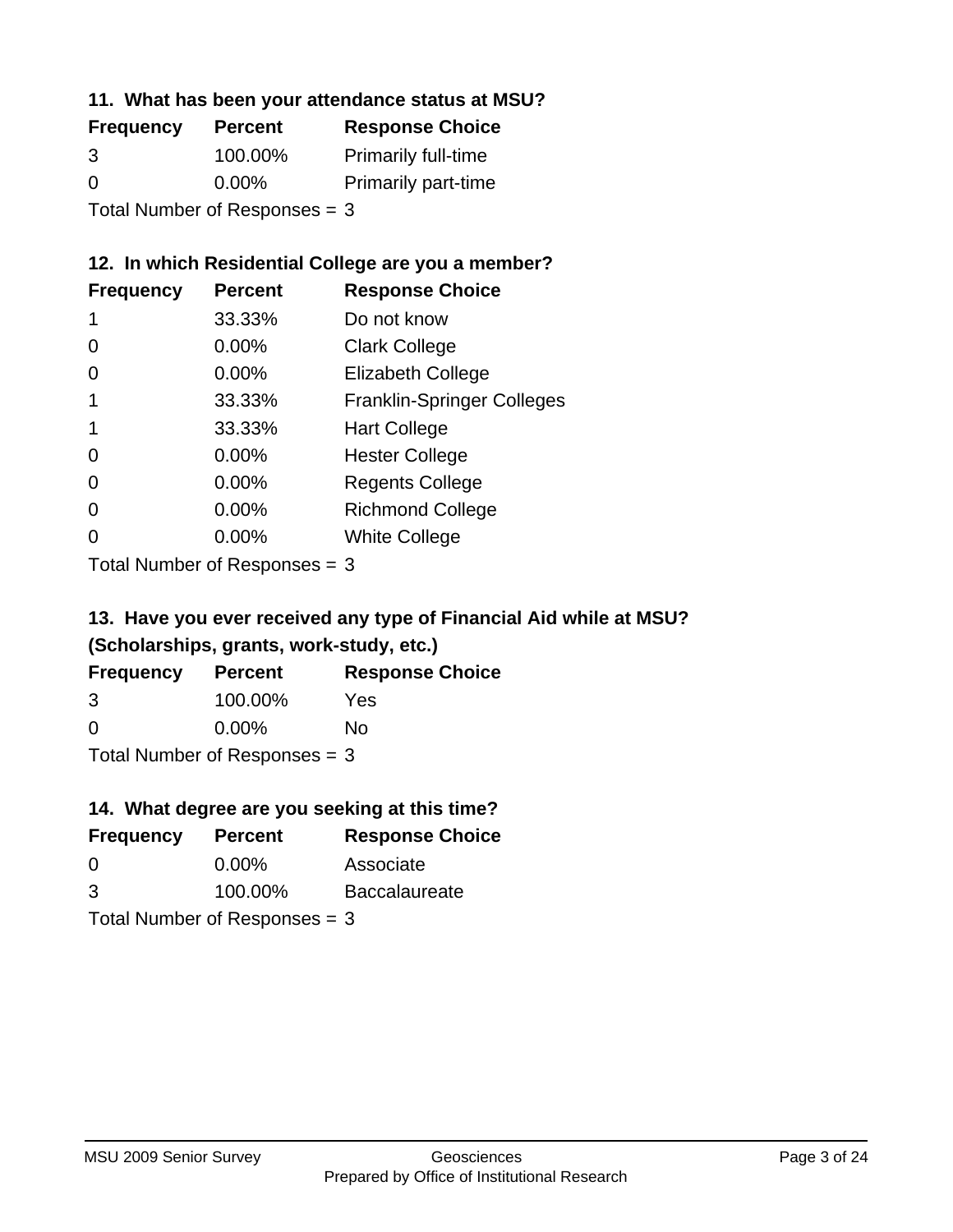**15. How many years will it take you to complete your degree from the point of your initial enrollment in college (including any time at a previous institution)?**

| <b>Frequency</b> | <b>Percent</b> | <b>Response Choice</b> |
|------------------|----------------|------------------------|
| $\Omega$         | 0.00%          | Two                    |
| $\Omega$         | 0.00%          | <b>Three</b>           |
| $\overline{1}$   | 33.33%         | Four                   |
| 2                | 66.67%         | Five                   |
| $\Omega$         | 0.00%          | <b>Six</b>             |
| $\overline{0}$   | 0.00%          | More than six          |
|                  |                |                        |

Total Number of Responses = 3

#### **16. In what range does your grade point average fall?**

| <b>Frequency</b> | <b>Percent</b> | <b>Response Choice</b> |
|------------------|----------------|------------------------|
| -0               | $0.00\%$       | $2.00 - 2.50$          |
| $\mathcal{P}$    | 66.67%         | $2.51 - 3.00$          |
| $\Omega$         | 0.00%          | $3.01 - 3.50$          |
|                  | 33.33%         | $3.51 - 4.00$          |
|                  |                |                        |

Total Number of Responses = 3

# **They are used to sort the data, and do not appear in this table Questions 17 and 18 relate to department and program information.**

#### **19. For what purpose did you enroll at MSU?**

| <b>Frequency</b> | <b>Percent</b>              | <b>Response Choice</b>                    |
|------------------|-----------------------------|-------------------------------------------|
| 0                | $0.00\%$                    | To receive an associate degree            |
| 3                | 100.00%                     | To receive a baccalaureate degree         |
| $\overline{0}$   | $0.00\%$                    | To take a few job related courses         |
| $\Omega$         | 0.00%                       | To transfer to another college/university |
|                  | Total Number of Despasses 2 |                                           |

I otal Number of Responses  $= 3$ 

# **20. What is the highest degree you eventually hope to receive?**

| <b>Frequency</b> | <b>Percent</b>                | <b>Response Choice</b> |
|------------------|-------------------------------|------------------------|
| 0                | $0.00\%$                      | Associate              |
| $\Omega$         | $0.00\%$                      | <b>Baccalaureate</b>   |
| 2                | 66.67%                        | Graduate               |
| -1               | 33.33%                        | Professional           |
|                  | Total Nives box of Doom owned |                        |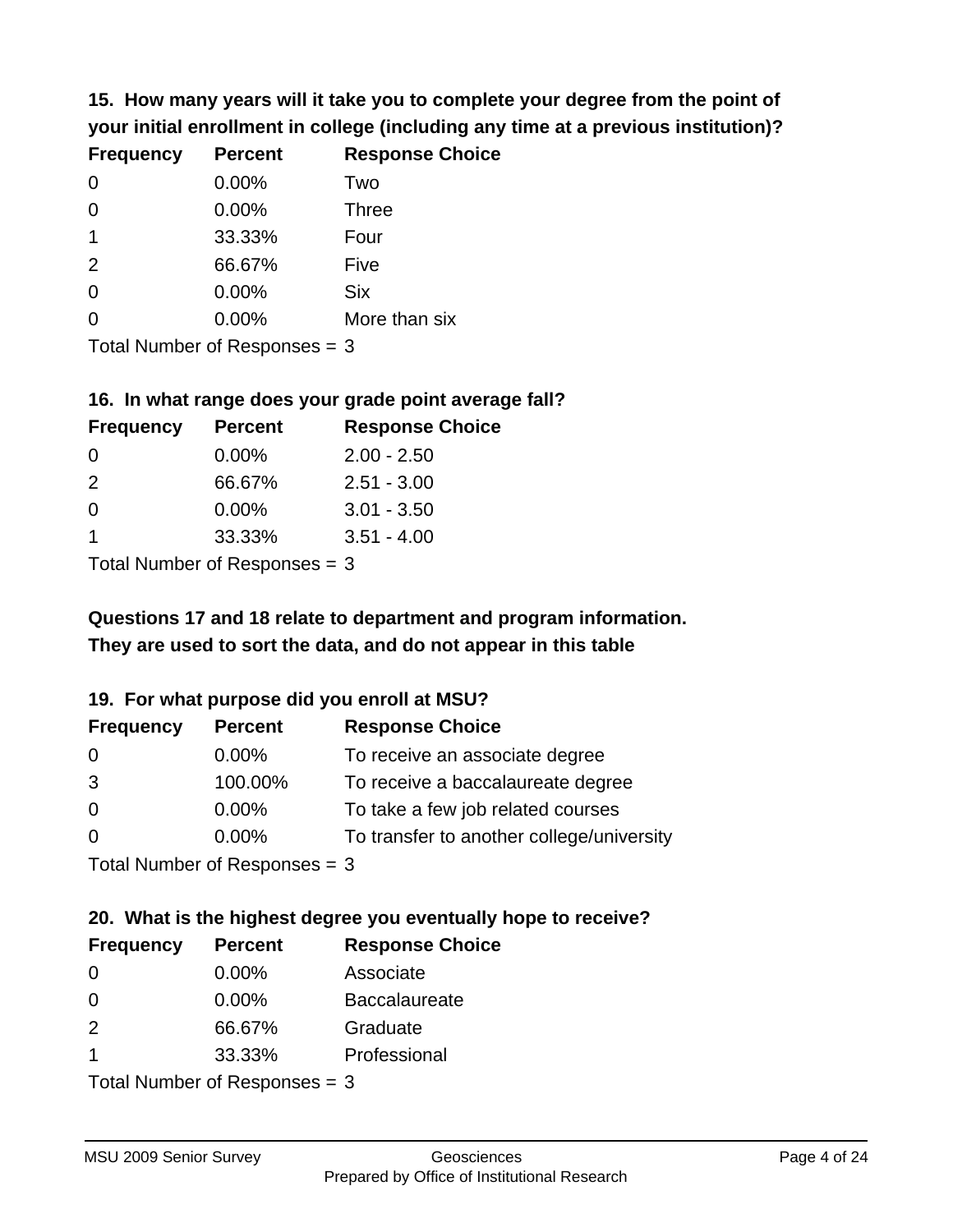#### **21. Which best describes your situation?**

| <b>Frequency</b> | <b>Percent</b> | <b>Response Choice</b>               |
|------------------|----------------|--------------------------------------|
| 2                | 66.67%         | Did not change major/area            |
| $\Omega$         | $0.00\%$       | Did not initially declare major/area |
|                  | 33.33%         | Changed major/area                   |
|                  |                |                                      |

Total Number of Responses = 3

### **22. While school was in session during the past year, how many hours per week, on average, did you work for pay?**

| <b>Frequency</b> | <b>Percent</b> | <b>Response Choice</b> |
|------------------|----------------|------------------------|
| -1               | 33.33%         | Did not work           |
| $\Omega$         | 0.00%          | Worked 1-10 hrs        |
| $\Omega$         | 0.00%          | Worked 11-20 hrs       |
| 2                | 66.67%         | Worked 21-30 hrs       |
| $\Omega$         | 0.00%          | Worked 31-40 hrs       |
| $\Omega$         | 0.00%          | Worked over 40 hrs     |
|                  |                |                        |

Total Number of Responses = 3

#### **23. For the most part, were classes offered at times convenient to you?**

| <b>Frequency</b>                | <b>Percent</b> | <b>Response Choice</b> |
|---------------------------------|----------------|------------------------|
| 3                               | 100.00%        | Yes                    |
| $\Omega$                        | $0.00\%$       | No                     |
| Total Number of Responses $=$ 3 |                |                        |

#### **24. If no, what time would you have preferred?**

| <b>Frequency</b> | <b>Percent</b>                  | <b>Response Choice</b> |
|------------------|---------------------------------|------------------------|
| $\Omega$         | $0.00\%$                        | Late afternoon         |
| $\Omega$         | 0.00%                           | Evening                |
| $\Omega$         | $0.00\%$                        | Weekend                |
| $\Omega$         | $0.00\%$                        | During the day         |
|                  | Total Number of Responses = $0$ |                        |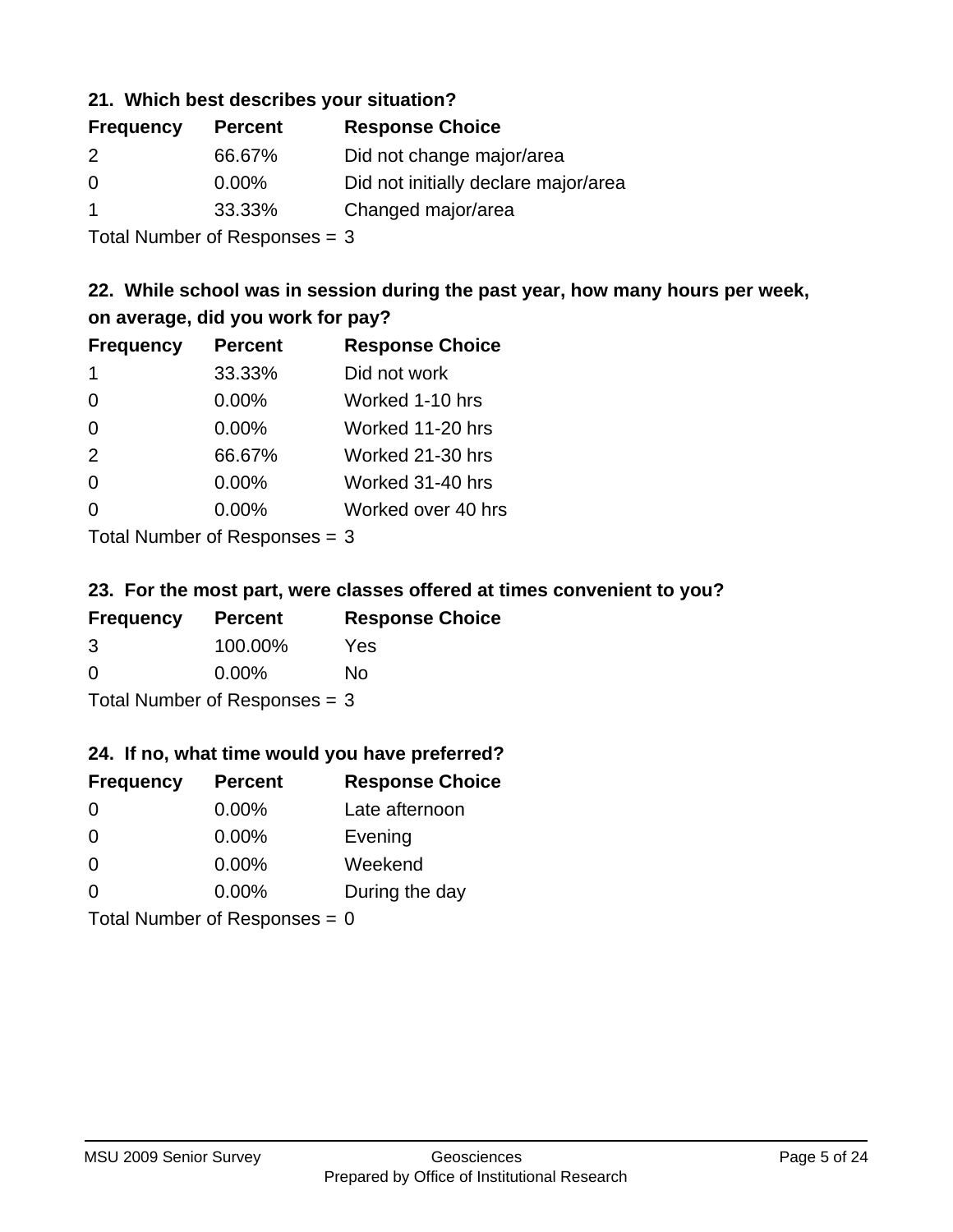### **25. Which best describes the location where you completed the majority of your coursework?**

| <b>Frequency</b> | <b>Percent</b>            | <b>Response Choice</b> |
|------------------|---------------------------|------------------------|
| 2                | 66.67%                    | Murray                 |
| 0                | 0.00%                     | Paducah                |
| 0                | 0.00%                     | Ft. Campbell           |
| $\mathbf 1$      | 33.33%                    | Madisonville           |
| 0                | 0.00%                     | Hopkinsville           |
| 0                | 0.00%                     | Henderson              |
| 0                | 0.00%                     | On the Internet        |
| 0                | 0.00%                     | Other                  |
|                  | Total Number of Deepensee |                        |

Total Number of Responses = 3

### **26. Did you take any online courses while at Murray State?**

| <b>Frequency</b>                | <b>Percent</b> | <b>Response Choice</b> |
|---------------------------------|----------------|------------------------|
| $\mathcal{P}$                   | 66.67%         | Yes                    |
| -1                              | 33.33%         | Nο                     |
| Total Number of Responses $=$ 3 |                |                        |

# **27. Did it take you an extra semester or more to complete degree requirements at Murray State?**

| <b>Frequency</b> | <b>Percent</b> | <b>Response Choice</b> |
|------------------|----------------|------------------------|
| 2                | 66.67%         | Yes                    |
| -1               | 33.33%         | No                     |
|                  |                |                        |

Total Number of Responses = 3

#### **28. If yes, why did it take you an extra semester or more?**

| <b>Frequency</b>                | <b>Percent</b> | <b>Response Choice</b>                                       |
|---------------------------------|----------------|--------------------------------------------------------------|
| $\overline{0}$                  | $0.00\%$       | Work obligation limited my enrollment.                       |
| $\overline{1}$                  | 50.00%         | Family obligations limited my enrollment.                    |
| $\mathbf 0$                     | $0.00\%$       | Tuition and other costs of attendance limited my enrollment. |
| $\mathbf 0$                     | $0.00\%$       | A decision to change majors added to my requirements.        |
| $\overline{1}$                  | 50.00%         | A required course or courses were not offered.               |
| $\overline{0}$                  | $0.00\%$       | Credits were lost transferring to Murray State.              |
| $\mathbf 0$                     | $0.00\%$       | Other                                                        |
| Total Number of Responses $= 2$ |                |                                                              |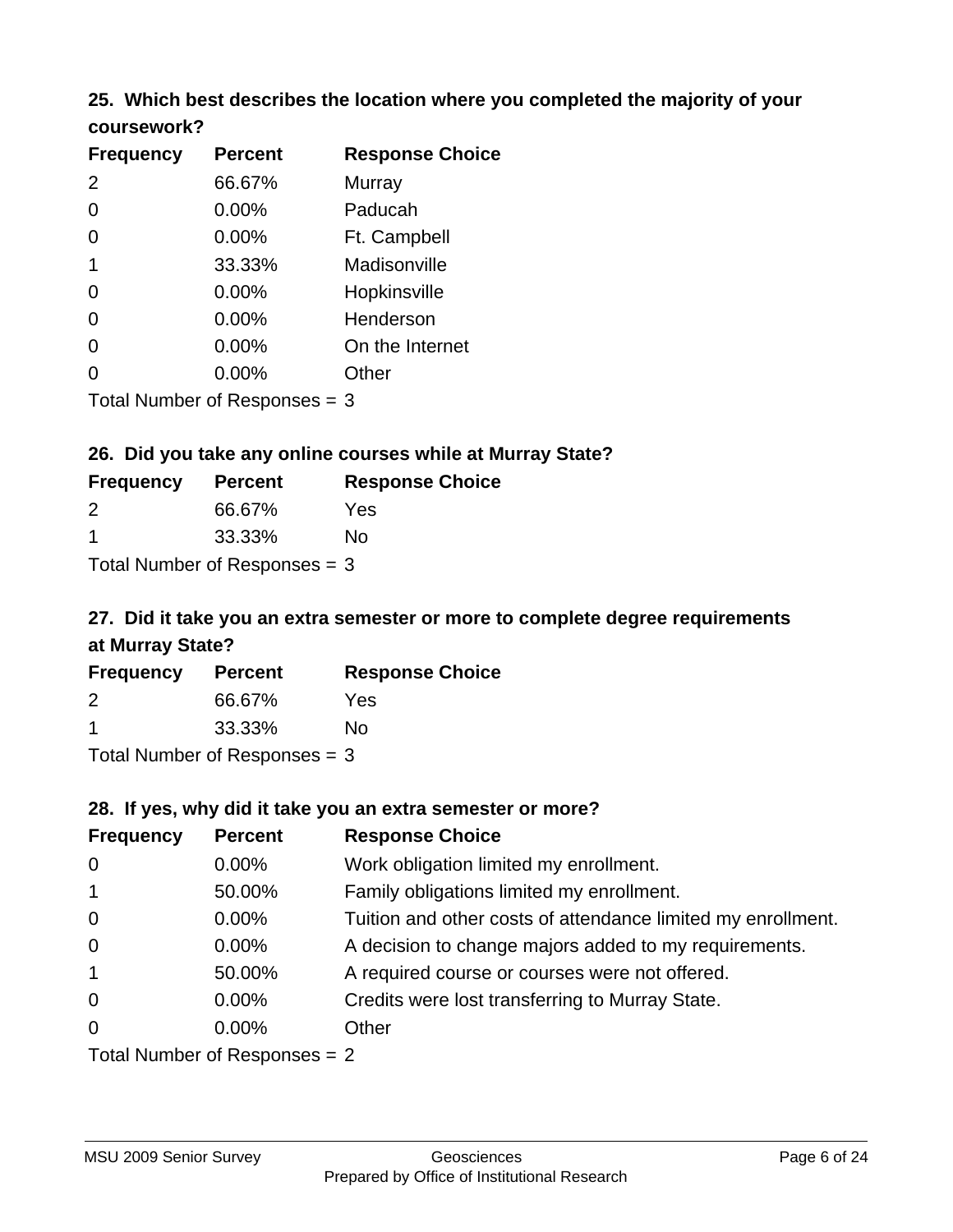### **29. Did you have trouble getting any course(s) you needed while at Murray State?**

| <b>Frequency</b>                | <b>Percent</b> | <b>Response Choice</b> |
|---------------------------------|----------------|------------------------|
|                                 | 33.33%         | Yes                    |
| $\mathcal{P}$                   | 66.67%         | No.                    |
| Total Number of Responses $=$ 3 |                |                        |

### **30. If yes, why did you have trouble getting the course?**

| <b>Frequency</b> | <b>Percent</b> | <b>Response Choice</b>                                |
|------------------|----------------|-------------------------------------------------------|
| $\mathbf{1}$     | 100.00%        | Not offered the semester I needed it.                 |
| $\overline{0}$   | $0.00\%$       | Not offered at hours convenient to my work schedule.  |
| $\overline{0}$   | $0.00\%$       | Not offered at hours suitable for my school schedule. |
| $\overline{0}$   | $0.00\%$       | All course sections were closed.                      |
| $\overline{0}$   | 0.00%          | I was unaware of the prerequisites for the course.    |
|                  |                |                                                       |

Total Number of Responses = 1

### **31. Which statement best describes your experience with off-campus coop/internship?**

| <b>Frequency</b> | <b>Percent</b> | <b>Response Choice</b>             |
|------------------|----------------|------------------------------------|
| 3                | 100.00%        | Cannot judge, I did not have one.  |
| $\Omega$         | 0.00%          | My experience was very valuable.   |
| $\Omega$         | 0.00%          | My experience was valuable.        |
| $\Omega$         | 0.00%          | My experience was of little value. |
| $\Omega$         | 0.00%          | My experience was of no value.     |
|                  |                |                                    |

Total Number of Responses = 3

# **32. Which statement best describes your experience with on-campus faculty-directed research, scholarly, or creative project?**

| <b>Frequency</b> | <b>Percent</b>              | <b>Response Choice</b>             |
|------------------|-----------------------------|------------------------------------|
| $\mathbf 1$      | 33.33%                      | Cannot judge; I did not have one.  |
| 2                | 66.67%                      | My experience was very valuable.   |
| $\overline{0}$   | $0.00\%$                    | My experience was valuable.        |
| $\Omega$         | $0.00\%$                    | My experience was of little value. |
| $\Omega$         | $0.00\%$                    | My experience was of no value.     |
|                  | Total Number of Despesses 2 |                                    |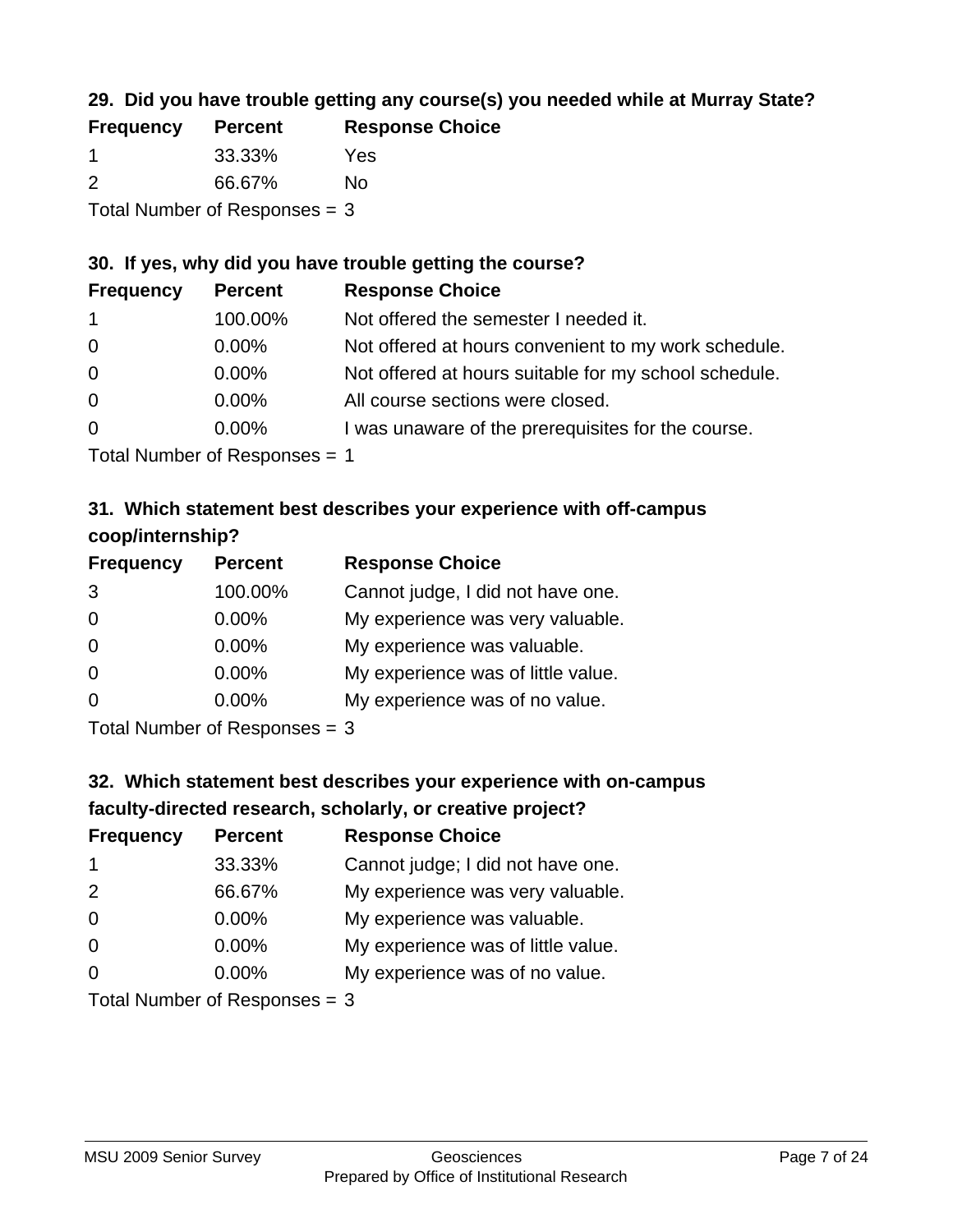#### **33. Which statement best describes your experience with academic advising in your major/area?**

| $\cdots$ your mapproved. |                |                                                       |
|--------------------------|----------------|-------------------------------------------------------|
| <b>Frequency</b>         | <b>Percent</b> | <b>Response Choice</b>                                |
| 0                        | $0.00\%$       | Cannot judge; I did not make use of the opportunity.  |
| 3                        | 100.00%        | I was satisfied with information my adviser provided. |
| $\overline{0}$           | 0.00%          | Advice was inaccurate, incomplete, or misleading.     |
| $\overline{0}$           | $0.00\%$       | My adviser was not available.                         |
|                          |                |                                                       |

Total Number of Responses = 3

### **For questions 34-48, indicate the extent to which you were satisfied.**

| 34. Class size relative to type of course |
|-------------------------------------------|
|-------------------------------------------|

| <b>Frequency</b>               | <b>Percent</b> | <b>Response Choice</b> |
|--------------------------------|----------------|------------------------|
| 2                              | 66.67%         | Very satisfied         |
| -1                             | 33.33%         | Satisfied              |
| $\Omega$                       | $0.00\%$       | <b>Dissatisfied</b>    |
| $\Omega$                       | $0.00\%$       | Very dissatisfied      |
| Total Number of Reconnege $-2$ |                |                        |

Total Number of Responses  $=$  3

### **35. Out-of-class availability of faculty**

| <b>Frequency</b>          | <b>Percent</b> | <b>Response Choice</b> |
|---------------------------|----------------|------------------------|
| $\mathcal{P}$             | 66.67%         | Very satisfied         |
| -1                        | 33.33%         | Satisfied              |
| $\Omega$                  | $0.00\%$       | <b>Dissatisfied</b>    |
| $\Omega$                  | 0.00%          | Very dissatisfied      |
| Total Number of Deepensee |                |                        |

Total Number of Responses = 3

### **36. Effectiveness of your high school preparation for college work**

| <b>Frequency</b> | <b>Percent</b>                 | <b>Response Choice</b> |
|------------------|--------------------------------|------------------------|
|                  | 33.33%                         | Very satisfied         |
| -1               | 33.33%                         | Satisfied              |
| $\Omega$         | 0.00%                          | <b>Dissatisfied</b>    |
|                  | 33.33%                         | Very dissatisfied      |
|                  | Total Number of Decreases $-2$ |                        |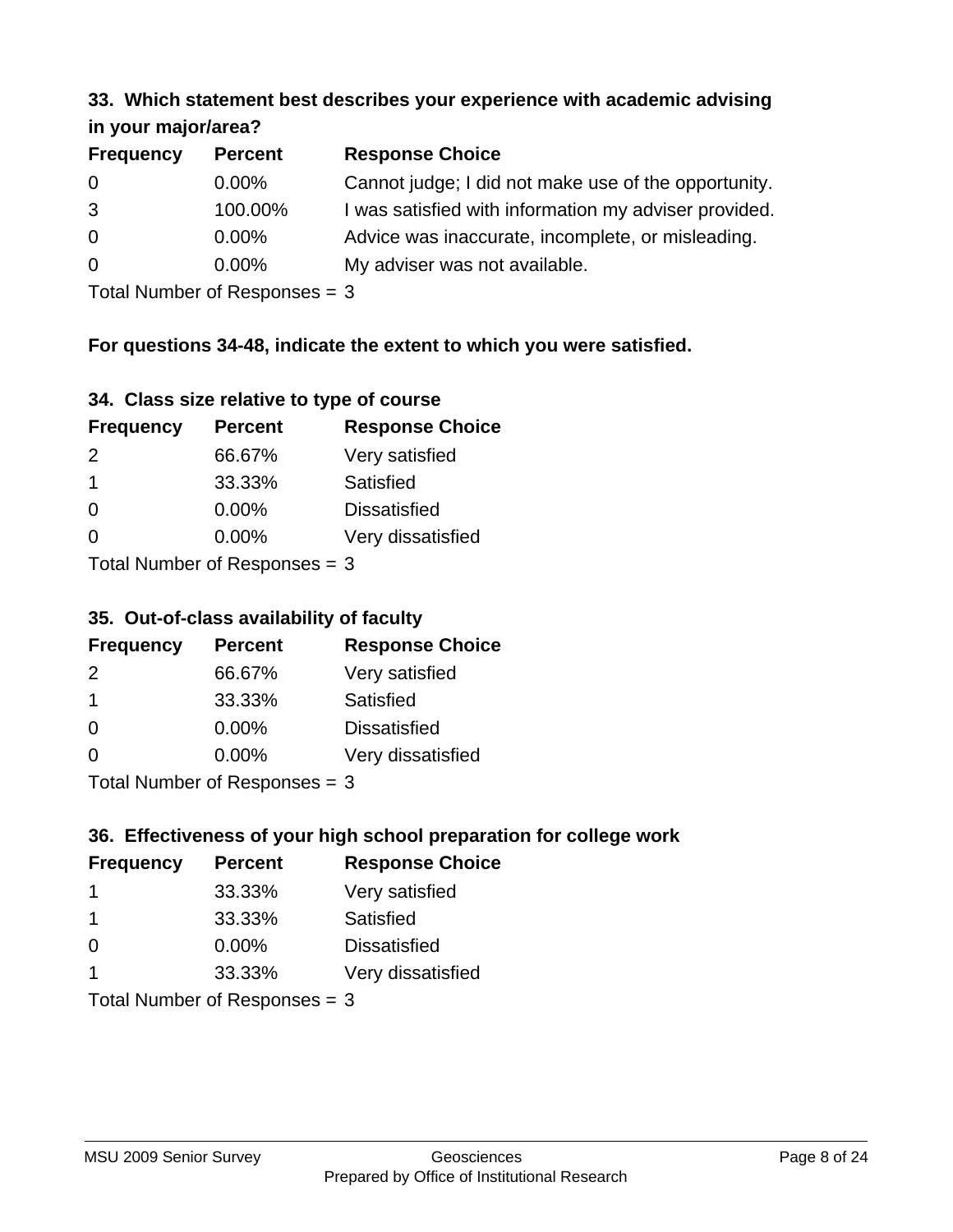### **37. Fairness of faculty in their treatment of individual students**

| <b>Frequency</b> | <b>Percent</b> | <b>Response Choice</b> |
|------------------|----------------|------------------------|
| $\mathcal{P}$    | 66.67%         | Very satisfied         |
|                  | 33.33%         | Satisfied              |
| $\Omega$         | $0.00\%$       | <b>Dissatisfied</b>    |
| $\Omega$         | 0.00%          | Very dissatisfied      |
|                  |                |                        |

Total Number of Responses = 3

#### **38. Overall quality of instruction at Murray State**

| <b>Frequency</b> | <b>Percent</b> | <b>Response Choice</b> |
|------------------|----------------|------------------------|
|                  | 33.33%         | Very satisfied         |
| $\mathcal{P}$    | 66.67%         | Satisfied              |
| $\Omega$         | 0.00%          | <b>Dissatisfied</b>    |
| ∩                | 0.00%          | Very dissatisfied      |
|                  |                |                        |

Total Number of Responses = 3

### **39. Quality of instruction in University Studies (General Education) courses**

| <b>Frequency</b> | <b>Percent</b>              | <b>Response Choice</b> |
|------------------|-----------------------------|------------------------|
|                  | 33.33%                      | Very satisfied         |
| 2                | 66.67%                      | Satisfied              |
| $\Omega$         | 0.00%                       | <b>Dissatisfied</b>    |
| $\Omega$         | 0.00%                       | Very dissatisfied      |
|                  | Tatal Manuala and Dannanana |                        |

Total Number of Responses = 3

#### **40. Quality of instruction in your major**

| <b>Frequency</b>          | <b>Percent</b> | <b>Response Choice</b> |
|---------------------------|----------------|------------------------|
| $\mathcal{P}$             | 66.67%         | Very satisfied         |
| -1                        | 33.33%         | Satisfied              |
| $\Omega$                  | $0.00\%$       | <b>Dissatisfied</b>    |
| $\Omega$                  | 0.00%          | Very dissatisfied      |
| Total Number of Deepersee |                |                        |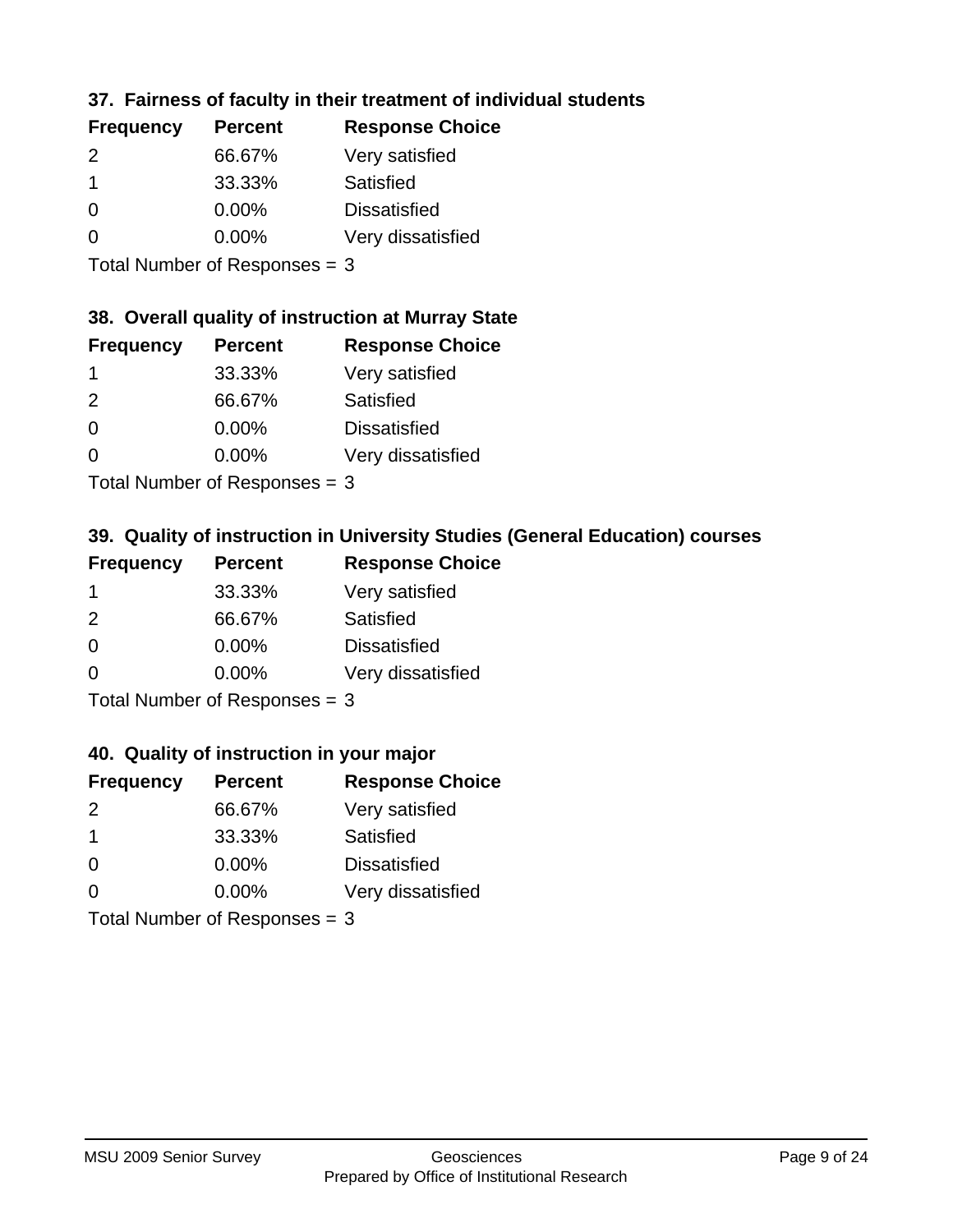### **41. Clarity of program objectives in your major**

| <b>Frequency</b> | <b>Percent</b> | <b>Response Choice</b> |
|------------------|----------------|------------------------|
| $\mathcal{P}$    | 66.67%         | Very satisfied         |
|                  | 33.33%         | Satisfied              |
| $\Omega$         | $0.00\%$       | <b>Dissatisfied</b>    |
| n                | $0.00\%$       | Very dissatisfied      |
|                  |                |                        |

Total Number of Responses = 3

#### **42. Intellectual challenge of the academic program**

| <b>Frequency</b> | <b>Percent</b> | <b>Response Choice</b> |
|------------------|----------------|------------------------|
|                  | 33.33%         | Very satisfied         |
| $\mathcal{P}$    | 66.67%         | Satisfied              |
| $\Omega$         | 0.00%          | <b>Dissatisfied</b>    |
| $\Omega$         | 0.00%          | Very dissatisfied      |
|                  |                |                        |

Total Number of Responses = 3

### **43. Encouragement and information from your major department for employment after graduation**

| <b>Frequency</b> | <b>Percent</b> | <b>Response Choice</b> |
|------------------|----------------|------------------------|
| -1               | 33.33%         | Very satisfied         |
| $\mathbf 1$      | 33.33%         | Satisfied              |
| $\mathbf 1$      | 33.33%         | <b>Dissatisfied</b>    |
| $\Omega$         | $0.00\%$       | Very dissatisfied      |
|                  |                |                        |

Total Number of Responses = 3

### **44. Availability of opportunities to engage in a faculty-mentored research,**

### **scholarly, or creative project in your area of study/interest**

| <b>Frequency</b> | <b>Percent</b> | <b>Response Choice</b> |
|------------------|----------------|------------------------|
| 2                | 66.67%         | Very satisfied         |
| $\Omega$         | $0.00\%$       | Satisfied              |
|                  | 33.33%         | <b>Dissatisfied</b>    |
| $\Omega$         | 0.00%          | Very dissatisfied      |
|                  |                |                        |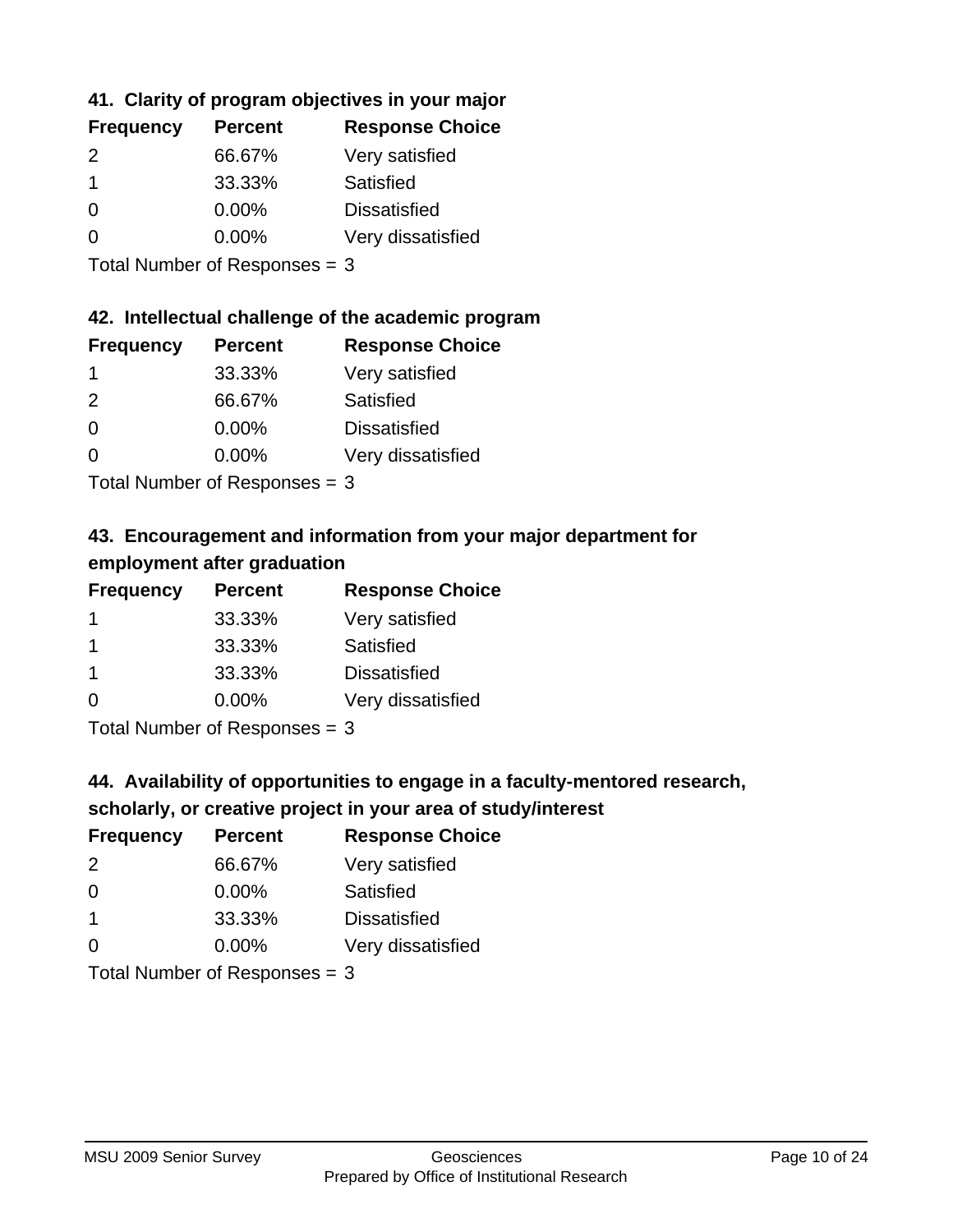#### **45. Library hours**

| <b>Frequency</b> | <b>Percent</b> | <b>Response Choice</b> |
|------------------|----------------|------------------------|
| 2                | 66.67%         | Very satisfied         |
| $\mathbf 1$      | 33.33%         | Satisfied              |
| 0                | 0.00%          | <b>Dissatisfied</b>    |
| $\Omega$         | $0.00\%$       | Very dissatisfied      |
|                  |                |                        |

Total Number of Responses = 3

#### **46. Effectiveness of library personnel in meeting your information needs**

| <b>Frequency</b> | <b>Percent</b> | <b>Response Choice</b> |
|------------------|----------------|------------------------|
| $\mathcal{P}$    | 66.67%         | Very satisfied         |
| $\Omega$         | $0.00\%$       | Satisfied              |
|                  | 33.33%         | <b>Dissatisfied</b>    |
| O                | $0.00\%$       | Very dissatisfied      |
|                  |                |                        |

Total Number of Responses = 3

### **47. Access to library resources on hand**

| <b>Frequency</b> | <b>Percent</b>            | <b>Response Choice</b> |
|------------------|---------------------------|------------------------|
| -1               | 33.33%                    | Very satisfied         |
| $\mathcal{P}$    | 66.67%                    | Satisfied              |
| $\Omega$         | $0.00\%$                  | <b>Dissatisfied</b>    |
| ∩                | $0.00\%$                  | Very dissatisfied      |
|                  | Total Number of Deepersee |                        |

Total Number of Responses = 3

#### **48. Electronic access to library resources**

| <b>Frequency</b>              | <b>Percent</b> | <b>Response Choice</b> |
|-------------------------------|----------------|------------------------|
| $\mathcal{P}$                 | 66.67%         | Very satisfied         |
| $\Omega$                      | $0.00\%$       | <b>Satisfied</b>       |
| $\mathbf 1$                   | 33.33%         | <b>Dissatisfied</b>    |
| $\Omega$                      | $0.00\%$       | Very dissatisfied      |
| Total Number of Responses = 3 |                |                        |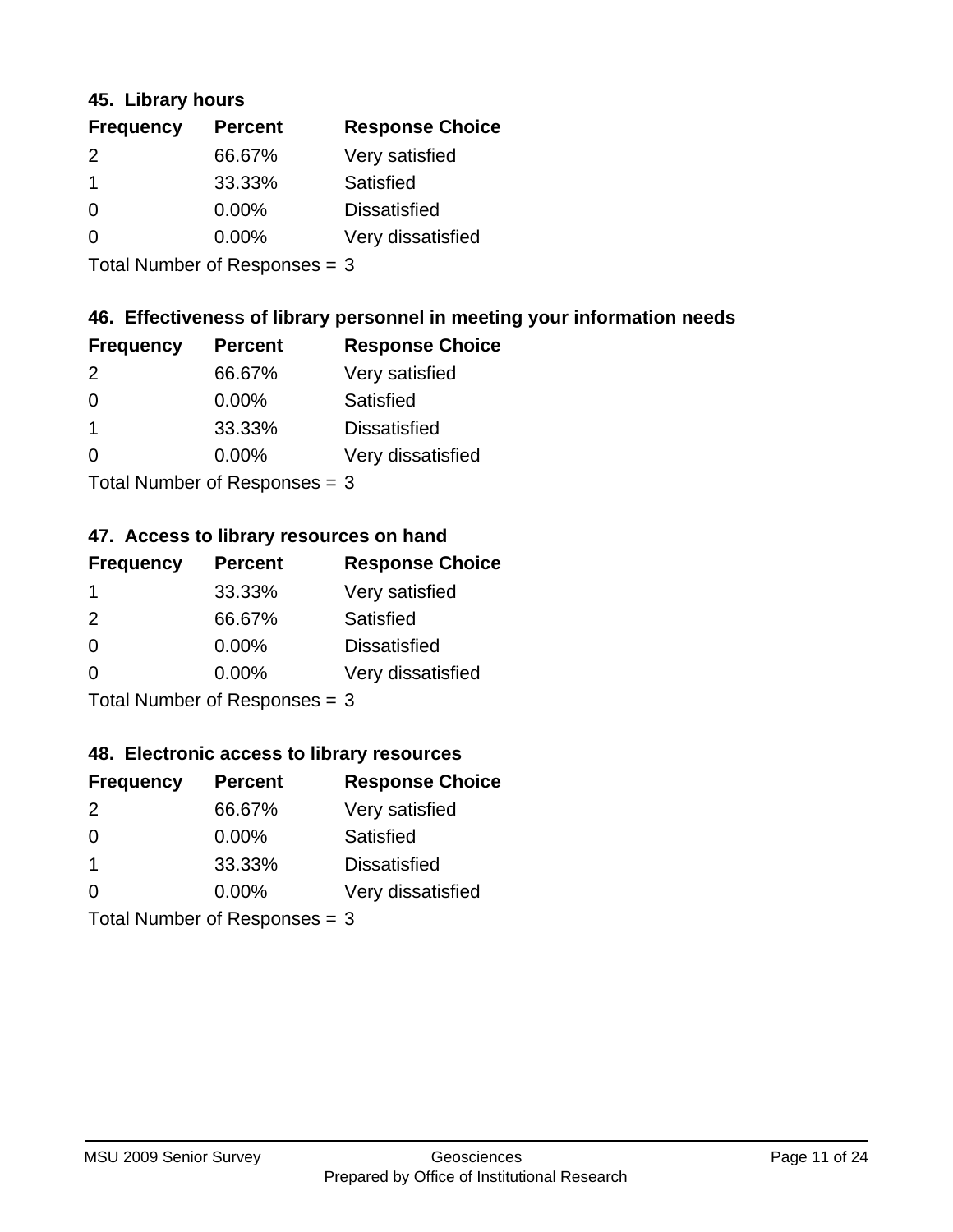**was in helping you achieve these goals. For questions 49-55, please indicate how effective University Studies at MSU** 

#### **49. Writing Skills**

| <b>Frequency</b>              | <b>Percent</b> | <b>Response Choice</b> |
|-------------------------------|----------------|------------------------|
| 1                             | 50.00%         | Very effective         |
| -1                            | 50.00%         | Effective              |
| $\Omega$                      | 0.00%          | Ineffective            |
| $\Omega$                      | $0.00\%$       | Very ineffective       |
| Total Number of Responses = 2 |                |                        |

**50. Speaking Skills**

| <b>Frequency</b>               | <b>Percent</b> | <b>Response Choice</b> |
|--------------------------------|----------------|------------------------|
| $\mathbf 1$                    | 50.00%         | Very effective         |
| -1                             | 50.00%         | Effective              |
| $\Omega$                       | 0.00%          | Ineffective            |
| $\Omega$                       | 0.00%          | Very ineffective       |
| Total Number of Poenonces $-2$ |                |                        |

Total Number of Responses = 2

#### **51. Critical Thinking Skills**

| <b>Frequency</b>          | <b>Percent</b> | <b>Response Choice</b> |
|---------------------------|----------------|------------------------|
| 2                         | 66.67%         | Very effective         |
| $\Omega$                  | 0.00%          | Effective              |
| $\overline{\mathbf{1}}$   | 33.33%         | Ineffective            |
| $\Omega$                  | 0.00%          | Very ineffective       |
| Total Number of Desponses |                |                        |

Total Number of Responses = 3

### **52. Computer Technology**

| <b>Frequency</b>              | <b>Percent</b> | <b>Response Choice</b> |
|-------------------------------|----------------|------------------------|
| -1                            | 33.33%         | Very effective         |
| -1                            | 33.33%         | Effective              |
| $\Omega$                      | $0.00\%$       | Ineffective            |
| $\overline{\mathbf{1}}$       | 33.33%         | Very ineffective       |
| Total Number of Responses = 3 |                |                        |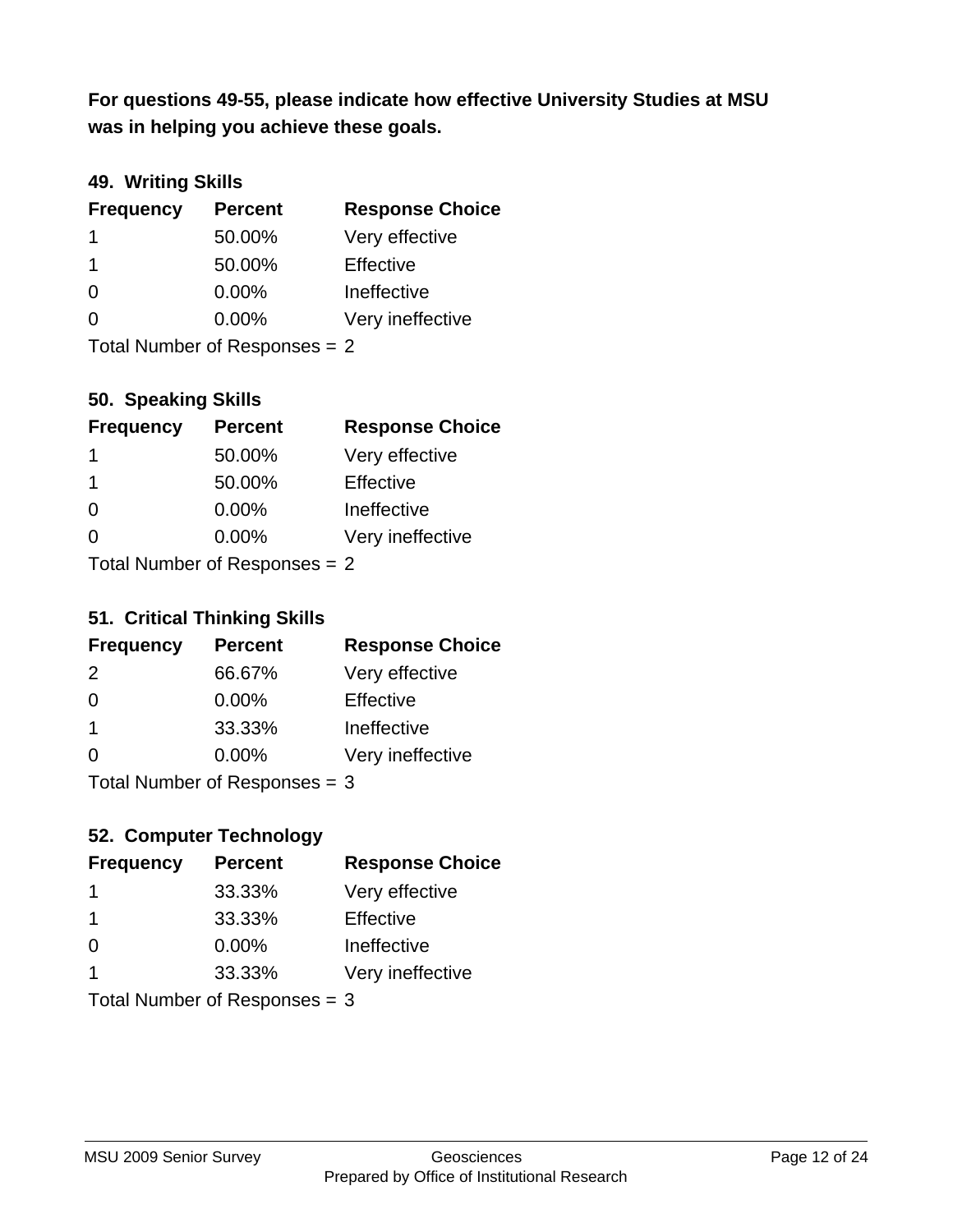### **53. General Knowledge in the liberal arts and sciences**

| <b>Frequency</b> | <b>Percent</b> | <b>Response Choice</b> |
|------------------|----------------|------------------------|
| $\mathcal{P}$    | 66.67%         | Very effective         |
| $\Omega$         | $0.00\%$       | Effective              |
|                  | 33.33%         | Ineffective            |
| $\Omega$         | 0.00%          | Very ineffective       |
|                  |                |                        |

Total Number of Responses = 3

#### **54. International Perspectives**

| <b>Frequency</b> | <b>Percent</b> | <b>Response Choice</b> |
|------------------|----------------|------------------------|
| $\mathcal{P}$    | 66.67%         | Very effective         |
| $\Omega$         | 0.00%          | Effective              |
| 1                | 33.33%         | Ineffective            |
| ∩                | 0.00%          | Very ineffective       |
|                  |                |                        |

Total Number of Responses = 3

### **55. Stimulation of interest in areas outside your chosen field of study**

| <b>Frequency</b> | <b>Percent</b>             | <b>Response Choice</b> |
|------------------|----------------------------|------------------------|
| 1                | 50.00%                     | Very effective         |
| $\Omega$         | 0.00%                      | Effective              |
| $\Omega$         | 0.00%                      | Ineffective            |
| 1                | 50.00%                     | Very ineffective       |
|                  | Total Number of Desperance |                        |

Total Number of Responses = 2

### **For questions 56-83, please indicate how satisfactorily the following met your needs**

#### **56. African-American Student Services**

| <b>Frequency</b> | <b>Percent</b>                  | <b>Response Choice</b> |
|------------------|---------------------------------|------------------------|
| 3                | 100.00%                         | Did not use            |
| $\Omega$         | 0.00%                           | Very satisfied         |
| $\Omega$         | 0.00%                           | Satisfied              |
| $\Omega$         | $0.00\%$                        | <b>Dissatisfied</b>    |
| $\Omega$         | 0.00%                           | Very dissatisfied      |
|                  | Total Number of Responses = $3$ |                        |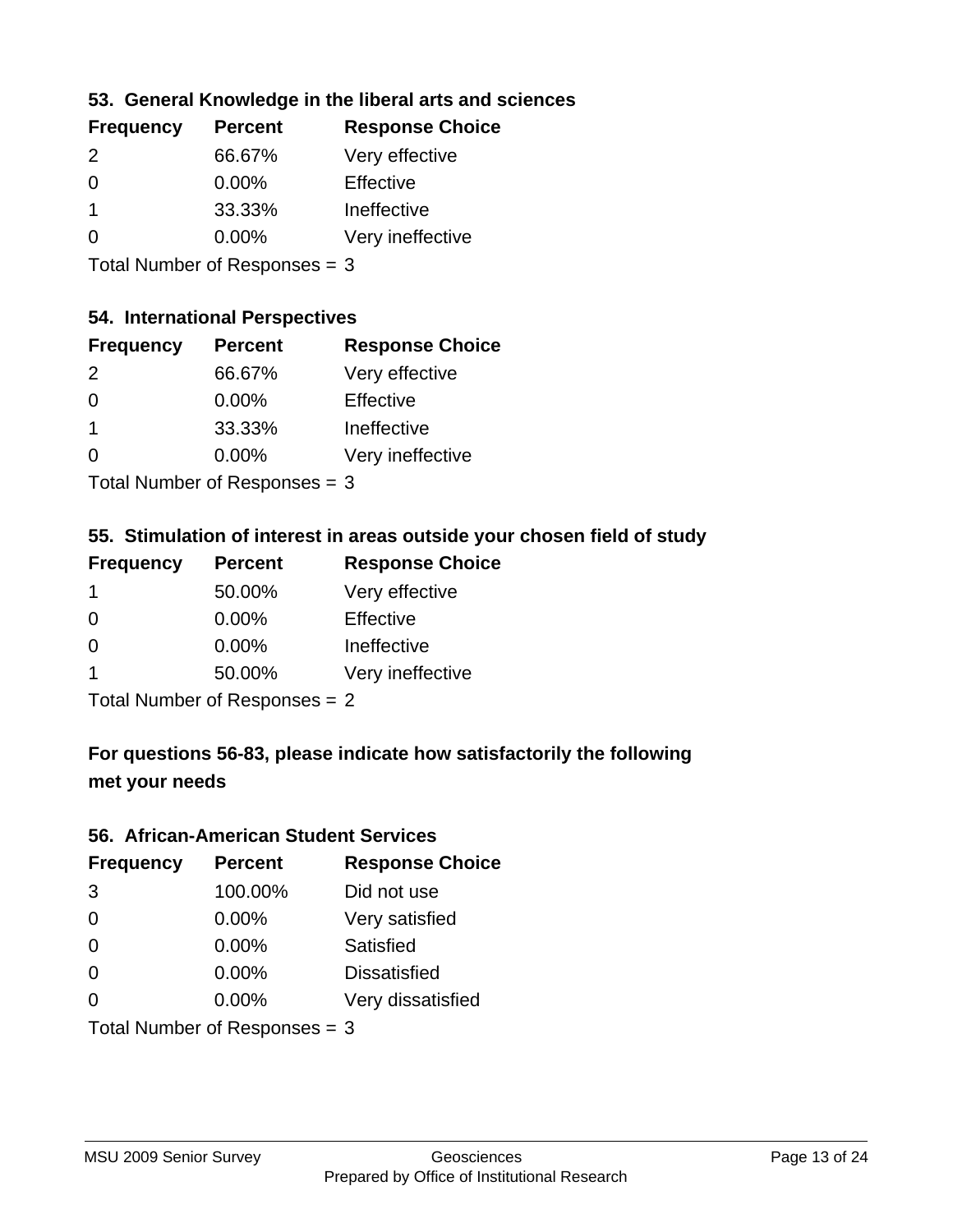#### **57. Career Services Office**

| <b>Frequency</b> | <b>Percent</b> | <b>Response Choice</b> |
|------------------|----------------|------------------------|
| 3                | 100.00%        | Did not use            |
| 0                | 0.00%          | Very satisfied         |
| 0                | $0.00\%$       | Satisfied              |
| 0                | $0.00\%$       | <b>Dissatisfied</b>    |
|                  | $0.00\%$       | Very dissatisfied      |
|                  |                |                        |

Total Number of Responses = 3

### **58. Counseling and Testing Center**

| <b>Frequency</b>          | <b>Percent</b> | <b>Response Choice</b> |
|---------------------------|----------------|------------------------|
| 3                         | 100.00%        | Did not use            |
| 0                         | 0.00%          | Very satisfied         |
| $\Omega$                  | 0.00%          | <b>Satisfied</b>       |
| $\Omega$                  | 0.00%          | <b>Dissatisfied</b>    |
| 0                         | 0.00%          | Very dissatisfied      |
| Total Number of DoEROR 0. |                |                        |

Total Number of Responses = 3

#### **59. Cultural programming and activities**

| <b>Frequency</b>                | <b>Percent</b> | <b>Response Choice</b> |
|---------------------------------|----------------|------------------------|
| 3                               | 100.00%        | Did not use            |
| $\Omega$                        | 0.00%          | Very satisfied         |
| $\Omega$                        | 0.00%          | Satisfied              |
| $\Omega$                        | $0.00\%$       | <b>Dissatisfied</b>    |
| $\Omega$                        | $0.00\%$       | Very dissatisfied      |
| Total Number of Responses = $3$ |                |                        |

### **60. E-study courses**

| <b>Frequency</b> | <b>Percent</b>                  | <b>Response Choice</b> |
|------------------|---------------------------------|------------------------|
| -1               | 33.33%                          | Did not use            |
| -1               | 33.33%                          | Very satisfied         |
| $\mathbf 1$      | 33.33%                          | Satisfied              |
| 0                | 0.00%                           | <b>Dissatisfied</b>    |
| $\Omega$         | $0.00\%$                        | Very dissatisfied      |
|                  | Total Number of Responses = $3$ |                        |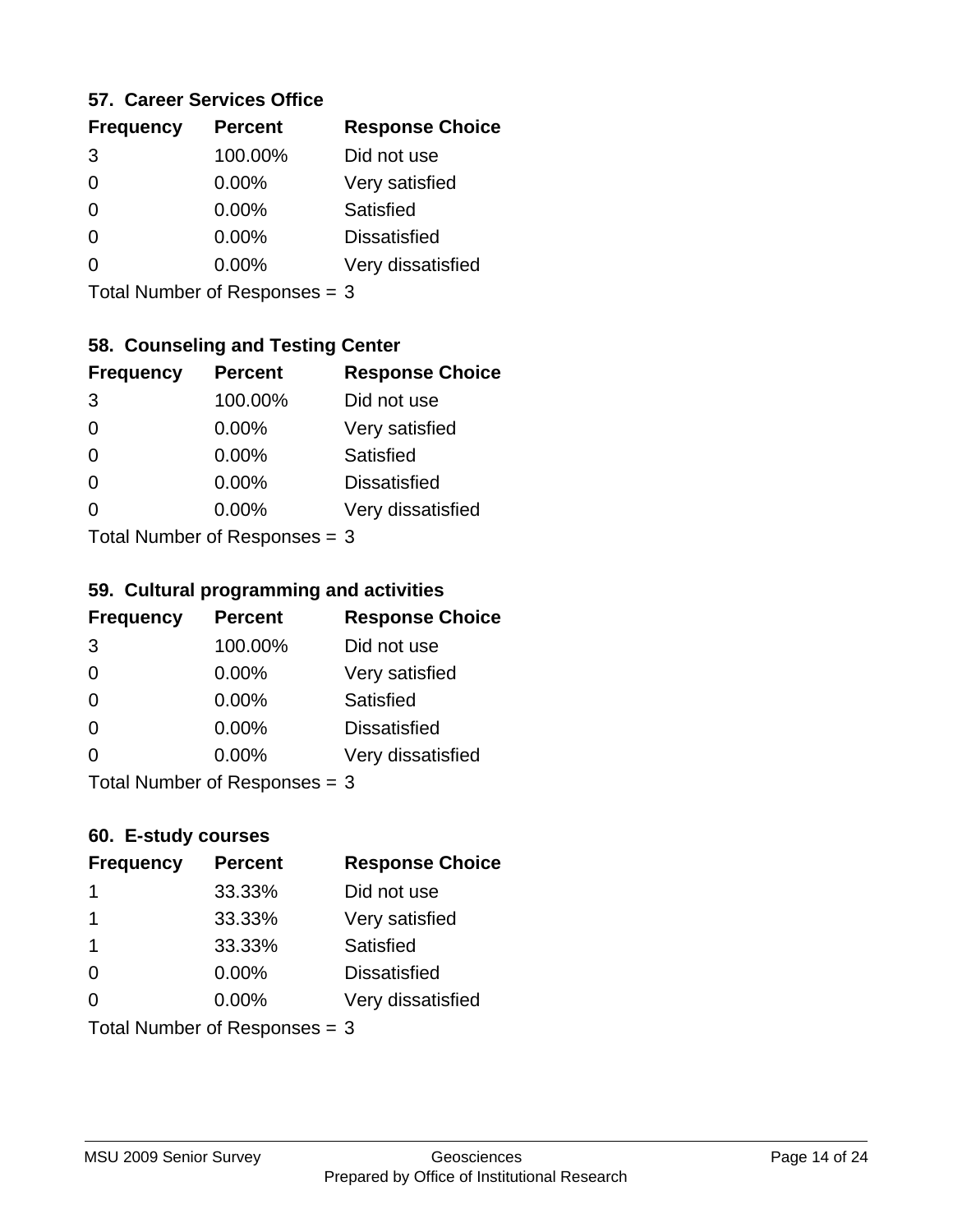#### **61. Food Services**

| <b>Frequency</b> | <b>Percent</b> | <b>Response Choice</b> |
|------------------|----------------|------------------------|
| 2                | 66.67%         | Did not use            |
| $\Omega$         | 0.00%          | Very satisfied         |
| -1               | 33.33%         | Satisfied              |
| 0                | $0.00\%$       | <b>Dissatisfied</b>    |
| O                | 0.00%          | Very dissatisfied      |
|                  |                |                        |

Total Number of Responses = 3

### **62. Greek life and activities**

| <b>Frequency</b> | <b>Percent</b>                  | <b>Response Choice</b> |
|------------------|---------------------------------|------------------------|
| 3                | 100.00%                         | Did not use            |
| 0                | 0.00%                           | Very satisfied         |
| $\Omega$         | 0.00%                           | Satisfied              |
| $\Omega$         | 0.00%                           | <b>Dissatisfied</b>    |
| O                | $0.00\%$                        | Very dissatisfied      |
|                  | Total Number of Responses $=$ 3 |                        |

**63. Health Services**

| <b>Frequency</b>          | <b>Percent</b> | <b>Response Choice</b> |
|---------------------------|----------------|------------------------|
| 3                         | 100.00%        | Did not use            |
| $\Omega$                  | 0.00%          | Very satisfied         |
| $\Omega$                  | $0.00\%$       | Satisfied              |
| $\Omega$                  | $0.00\%$       | <b>Dissatisfied</b>    |
| $\Omega$                  | $0.00\%$       | Very dissatisfied      |
| Total Number of Desponses |                |                        |

Total Number of Responses = 3

#### **64. Honor Societies/Departmental Clubs/Special Interest Organizations**

| <b>Frequency</b>              | <b>Percent</b> | <b>Response Choice</b> |
|-------------------------------|----------------|------------------------|
| 2                             | 66.67%         | Did not use            |
| $\Omega$                      | $0.00\%$       | Very satisfied         |
| $\overline{\mathbf{1}}$       | 33.33%         | Satisfied              |
| $\Omega$                      | 0.00%          | <b>Dissatisfied</b>    |
| $\Omega$                      | 0.00%          | Very dissatisfied      |
| Total Number of Responses = 3 |                |                        |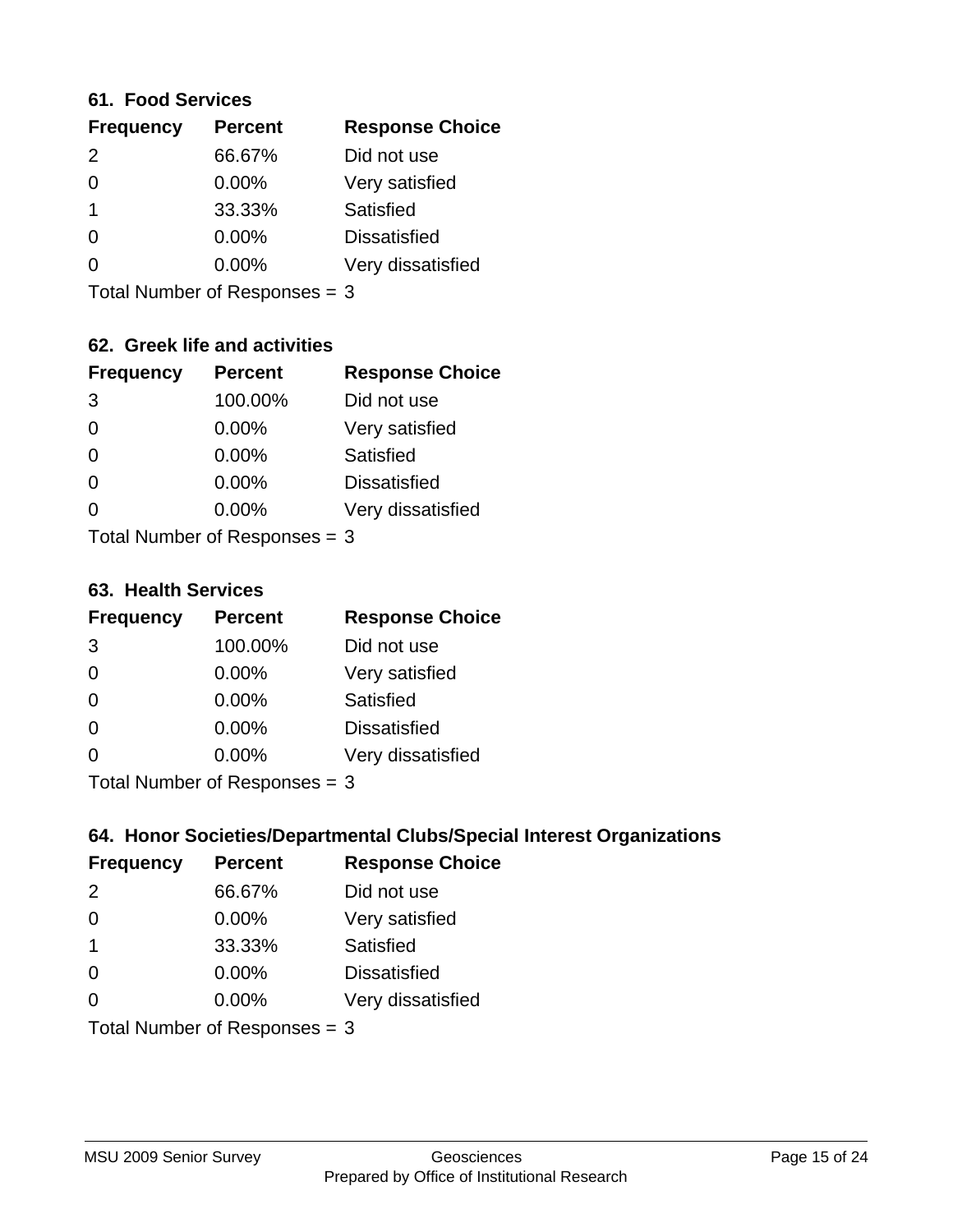#### **65. International Programs and activities**

| <b>Frequency</b> | <b>Percent</b> | <b>Response Choice</b> |
|------------------|----------------|------------------------|
| 3                | 100.00%        | Did not use            |
| 0                | $0.00\%$       | Very satisfied         |
| 0                | $0.00\%$       | Satisfied              |
|                  | $0.00\%$       | <b>Dissatisfied</b>    |
|                  | $0.00\%$       | Very dissatisfied      |
|                  |                |                        |

Total Number of Responses = 3

### **66. International student support services**

| <b>Frequency</b>          | <b>Percent</b> | <b>Response Choice</b> |
|---------------------------|----------------|------------------------|
| 3                         | 100.00%        | Did not use            |
| $\Omega$                  | $0.00\%$       | Very satisfied         |
| $\Omega$                  | $0.00\%$       | Satisfied              |
| $\Omega$                  | 0.00%          | <b>Dissatisfied</b>    |
| 0                         | 0.00%          | Very dissatisfied      |
| Total Number of Desponses |                |                        |

Total Number of Responses = 3

#### **67. Intramural Sports and Recreation**

| <b>Frequency</b>               | <b>Percent</b> | <b>Response Choice</b> |
|--------------------------------|----------------|------------------------|
| 3                              | 100.00%        | Did not use            |
| $\Omega$                       | 0.00%          | Very satisfied         |
| $\Omega$                       | 0.00%          | Satisfied              |
| $\Omega$                       | $0.00\%$       | <b>Dissatisfied</b>    |
| $\Omega$                       | 0.00%          | Very dissatisfied      |
| Total Number of Poenonces $-2$ |                |                        |

Total Number of Responses = 3

### **68. Lowry Center/Community College**

| <b>Frequency</b>              | <b>Percent</b> | <b>Response Choice</b> |
|-------------------------------|----------------|------------------------|
| 2                             | 66.67%         | Did not use            |
| $\mathbf 1$                   | 33.33%         | Very satisfied         |
| $\Omega$                      | 0.00%          | Satisfied              |
| $\Omega$                      | $0.00\%$       | <b>Dissatisfied</b>    |
| $\Omega$                      | $0.00\%$       | Very dissatisfied      |
| Total Number of Responses = 3 |                |                        |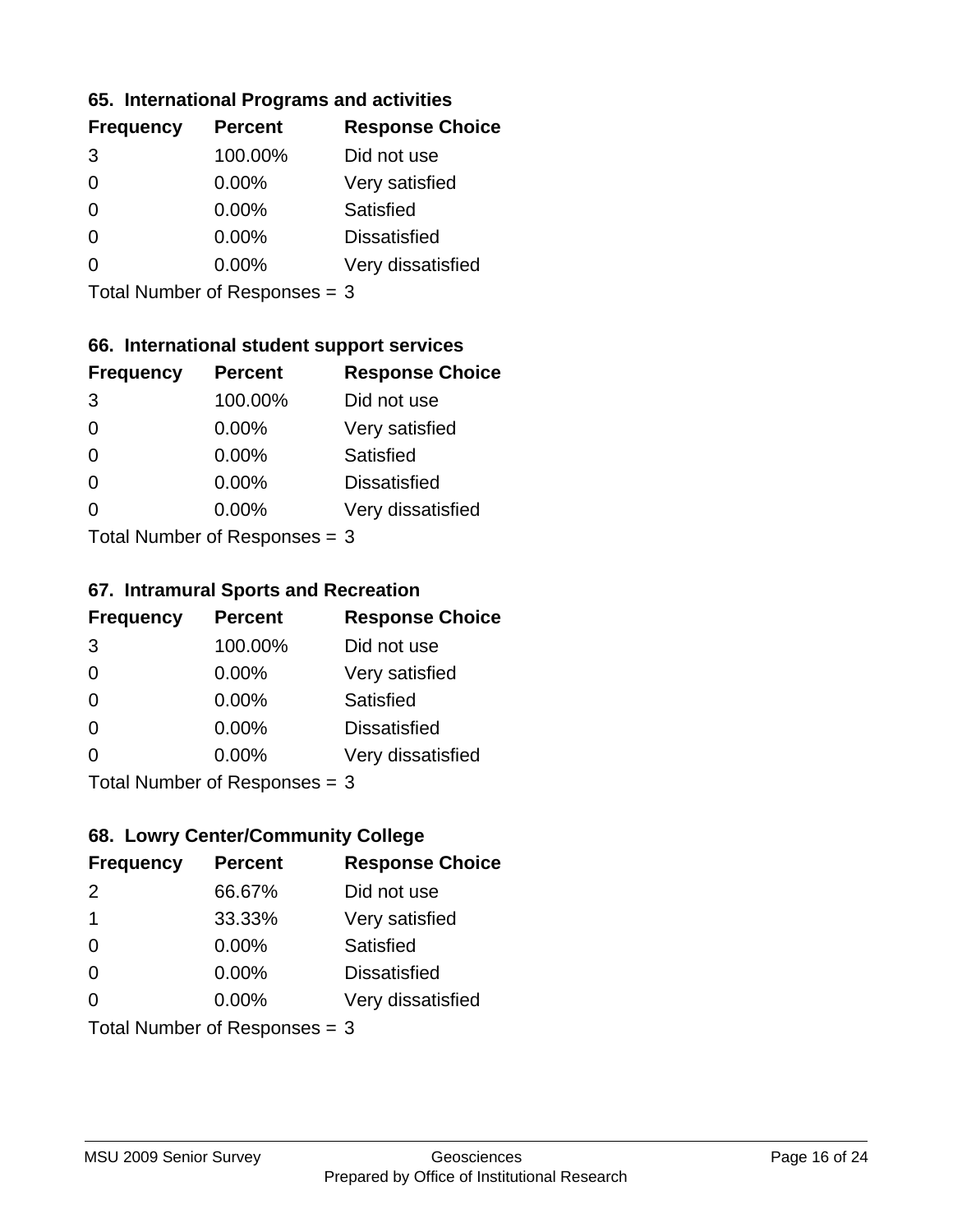### **69. Library**

| <b>Frequency</b> | <b>Percent</b> | <b>Response Choice</b> |
|------------------|----------------|------------------------|
| 0                | 0.00%          | Did not use            |
| $\mathcal{P}$    | 66.67%         | Very satisfied         |
| 0                | $0.00\%$       | <b>Satisfied</b>       |
|                  | 33.33%         | <b>Dissatisfied</b>    |
| O                | $0.00\%$       | Very dissatisfied      |
|                  |                |                        |

Total Number of Responses = 3

### **70. MAP Report**

| <b>Frequency</b>                | <b>Percent</b> | <b>Response Choice</b> |
|---------------------------------|----------------|------------------------|
|                                 | 0.00%          | Did not use            |
| 2                               | 66.67%         | Very satisfied         |
| 1                               | 33.33%         | Satisfied              |
| 0                               | $0.00\%$       | <b>Dissatisfied</b>    |
|                                 | 0.00%          | Very dissatisfied      |
| Total Number of Responses $=$ 3 |                |                        |

#### **71. MSU Web site**

| <b>Frequency</b> | <b>Percent</b>                | <b>Response Choice</b> |
|------------------|-------------------------------|------------------------|
| $\Omega$         | $0.00\%$                      | Did not use            |
| 2                | 66.67%                        | Very satisfied         |
| -1               | 33.33%                        | Satisfied              |
| $\Omega$         | 0.00%                         | <b>Dissatisfied</b>    |
| ∩                | 0.00%                         | Very dissatisfied      |
|                  | Total Number of Responses = 3 |                        |

#### **72. NCAA Sports**

| <b>Frequency</b>                | <b>Percent</b> | <b>Response Choice</b> |
|---------------------------------|----------------|------------------------|
| 3                               | 100.00%        | Did not use            |
| $\Omega$                        | 0.00%          | Very satisfied         |
| $\Omega$                        | 0.00%          | Satisfied              |
| $\Omega$                        | $0.00\%$       | <b>Dissatisfied</b>    |
| $\Omega$                        | 0.00%          | Very dissatisfied      |
| Total Number of Responses $=$ 3 |                |                        |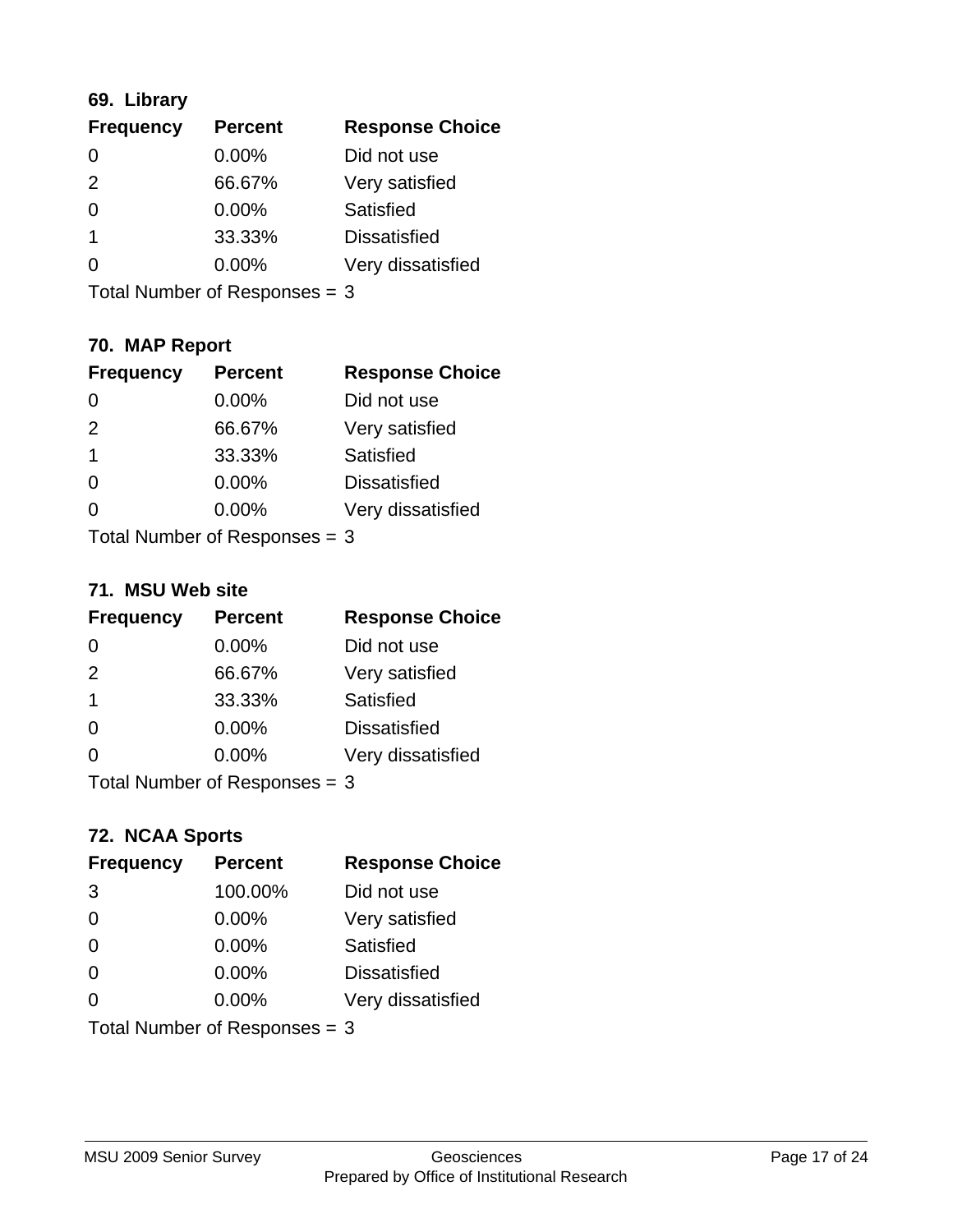#### **73. Online courses that are not e-study**

| <b>Frequency</b> | <b>Percent</b> | <b>Response Choice</b> |
|------------------|----------------|------------------------|
|                  | 33.33%         | Did not use            |
|                  | 33.33%         | Very satisfied         |
|                  | 33.33%         | Satisfied              |
| $\Omega$         | $0.00\%$       | <b>Dissatisfied</b>    |
|                  | $0.00\%$       | Very dissatisfied      |
|                  |                |                        |

Total Number of Responses = 3

### **74. Racer Touch Registration**

| <b>Frequency</b>           | <b>Percent</b> | <b>Response Choice</b> |  |
|----------------------------|----------------|------------------------|--|
| 0                          | 0.00%          | Did not use            |  |
| 2                          | 66.67%         | Very satisfied         |  |
| 1                          | 33.33%         | <b>Satisfied</b>       |  |
| ∩                          | $0.00\%$       | <b>Dissatisfied</b>    |  |
| 0                          | 0.00%          | Very dissatisfied      |  |
| Total Number of Deepersoon |                |                        |  |

Total Number of Responses = 3

### **75. Residential College programming and activities**

| <b>Frequency</b>              | <b>Percent</b> | <b>Response Choice</b> |
|-------------------------------|----------------|------------------------|
| $\mathcal{P}$                 | 66.67%         | Did not use            |
| $\mathbf 1$                   | 33.33%         | Very satisfied         |
| $\Omega$                      | $0.00\%$       | <b>Satisfied</b>       |
| $\Omega$                      | 0.00%          | <b>Dissatisfied</b>    |
| 0                             | $0.00\%$       | Very dissatisfied      |
| $Total Number of Denonce = 2$ |                |                        |

Total Number of Responses = 3

### **76. Scholarships/grants/student employment**

| <b>Frequency</b>                | <b>Percent</b> | <b>Response Choice</b> |
|---------------------------------|----------------|------------------------|
| 0                               | 0.00%          | Did not use            |
| 2                               | 66.67%         | Very satisfied         |
| $\overline{1}$                  | 33.33%         | Satisfied              |
| $\Omega$                        | 0.00%          | <b>Dissatisfied</b>    |
| 0                               | 0.00%          | Very dissatisfied      |
| Total Number of Responses = $3$ |                |                        |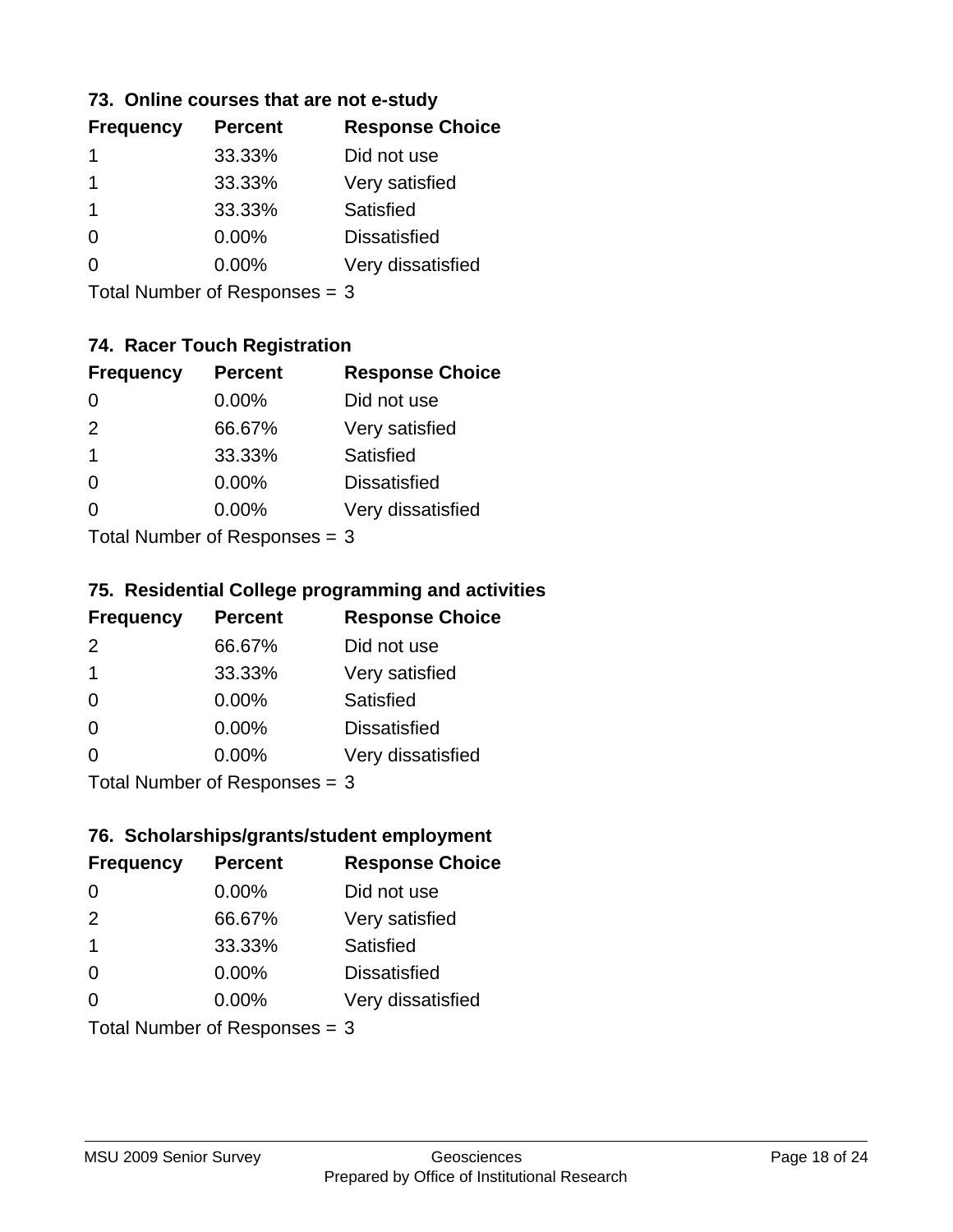#### **77. Security Services**

| <b>Frequency</b> | <b>Percent</b> | <b>Response Choice</b> |
|------------------|----------------|------------------------|
|                  | 33.33%         | Did not use            |
| $\mathcal{P}$    | 66.67%         | Very satisfied         |
| $\Omega$         | $0.00\%$       | Satisfied              |
| ∩                | $0.00\%$       | <b>Dissatisfied</b>    |
|                  | $0.00\%$       | Very dissatisfied      |
|                  |                |                        |

Total Number of Responses = 3

### **78. Services for non-traditional students**

| <b>Frequency</b> | <b>Percent</b>            | <b>Response Choice</b> |
|------------------|---------------------------|------------------------|
| 3                | 100.00%                   | Did not use            |
| $\Omega$         | 0.00%                     | Very satisfied         |
| $\Omega$         | $0.00\%$                  | <b>Satisfied</b>       |
| $\Omega$         | 0.00%                     | <b>Dissatisfied</b>    |
| 0                | $0.00\%$                  | Very dissatisfied      |
|                  | Total Number of DoEROR 0. |                        |

Total Number of Responses = 3

### **79. Student Support Services (Trio)**

| <b>Frequency</b>          | <b>Percent</b> | <b>Response Choice</b> |
|---------------------------|----------------|------------------------|
| 3                         | 100.00%        | Did not use            |
| $\Omega$                  | 0.00%          | Very satisfied         |
| $\Omega$                  | 0.00%          | Satisfied              |
| $\Omega$                  | 0.00%          | <b>Dissatisfied</b>    |
| $\Omega$                  | 0.00%          | Very dissatisfied      |
| Total Number of Desponses |                |                        |

Total Number of Responses = 3

#### **80. Student PIN System**

| <b>Frequency</b> | <b>Percent</b>                | <b>Response Choice</b> |
|------------------|-------------------------------|------------------------|
| 0                | 0.00%                         | Did not use            |
| $\mathbf 1$      | 33.33%                        | Very satisfied         |
| 2                | 66.67%                        | Satisfied              |
| $\Omega$         | $0.00\%$                      | <b>Dissatisfied</b>    |
| $\Omega$         | $0.00\%$                      | Very dissatisfied      |
|                  | Total Number of Responses = 3 |                        |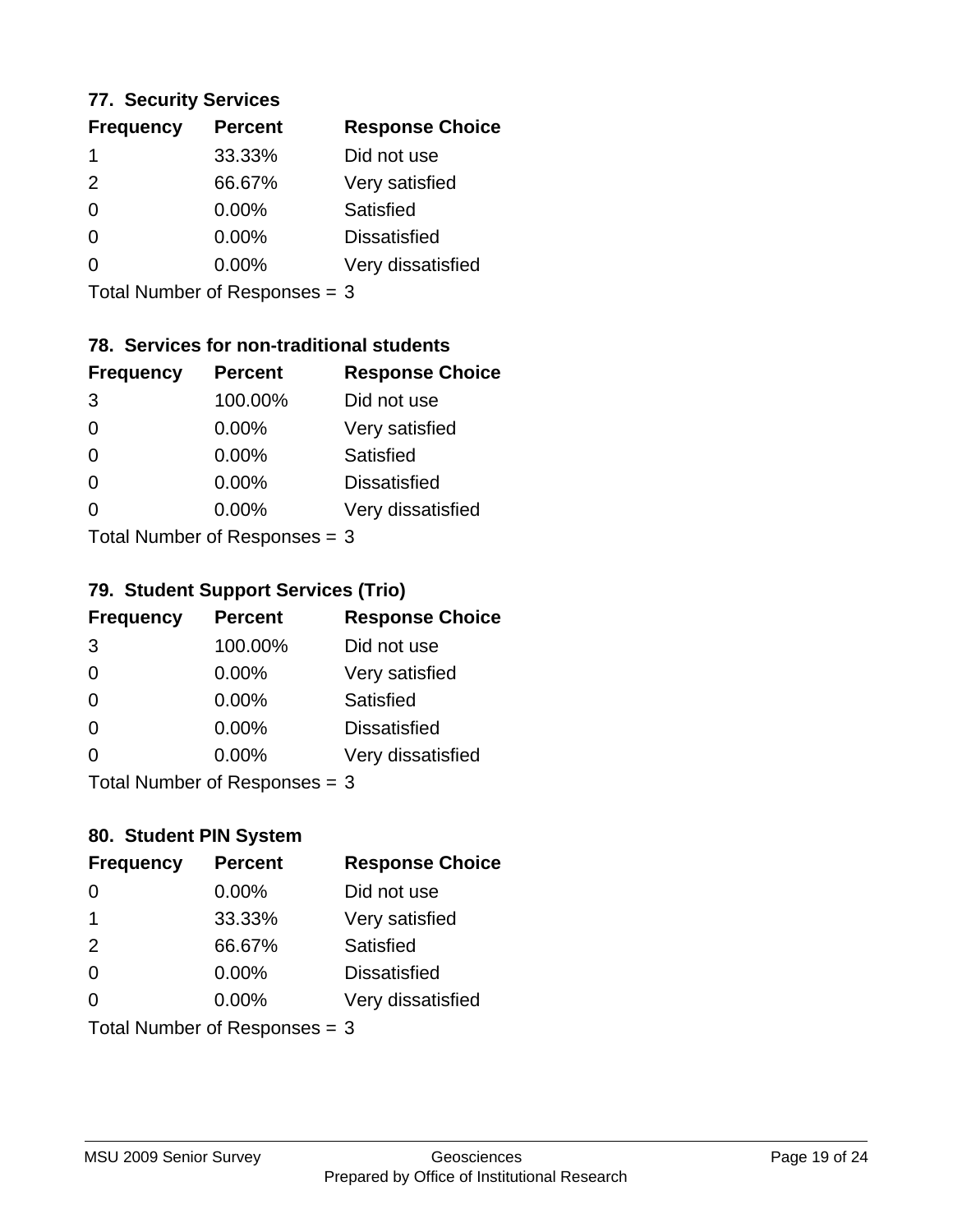#### **81. Student Records/Transcript Services**

| <b>Percent</b> | <b>Response Choice</b> |
|----------------|------------------------|
| $0.00\%$       | Did not use            |
| 66.67%         | Very satisfied         |
| 33.33%         | Satisfied              |
| 0.00%          | <b>Dissatisfied</b>    |
| $0.00\%$       | Very dissatisfied      |
|                |                        |

Total Number of Responses = 3

### **82. Computer and Internet access for study and research needs**

| <b>Frequency</b>          | <b>Percent</b> | <b>Response Choice</b> |
|---------------------------|----------------|------------------------|
| 0                         | 0.00%          | Did not use            |
| 2                         | 66.67%         | Very satisfied         |
| $\Omega$                  | 0.00%          | Satisfied              |
| $\mathbf 1$               | 33.33%         | <b>Dissatisfied</b>    |
| 0                         | 0.00%          | Very dissatisfied      |
| Total Number of Deepersee |                |                        |

Total Number of Responses = 3

#### **83. Women's Center**

| <b>Frequency</b>          | <b>Percent</b> | <b>Response Choice</b> |
|---------------------------|----------------|------------------------|
| 3                         | 100.00%        | Did not use            |
| $\Omega$                  | $0.00\%$       | Very satisfied         |
| $\Omega$                  | $0.00\%$       | Satisfied              |
| $\Omega$                  | $0.00\%$       | <b>Dissatisfied</b>    |
| $\Omega$                  | 0.00%          | Very dissatisfied      |
| Total Number of Desponses |                |                        |

Total Number of Responses = 3

#### **84. To what extent did you participate in Residential College activities?**

| <b>Frequency</b>     | <b>Percent</b>                 | <b>Response Choice</b> |
|----------------------|--------------------------------|------------------------|
| 2                    | 66.67%                         | Did not participate    |
| $\Omega$             | 0.00%                          | Frequently             |
| $\Omega$             | $0.00\%$                       | Occasionally           |
| $\blacktriangleleft$ | 33.33%                         | Seldom                 |
|                      | $Total Number of Dononone = 2$ |                        |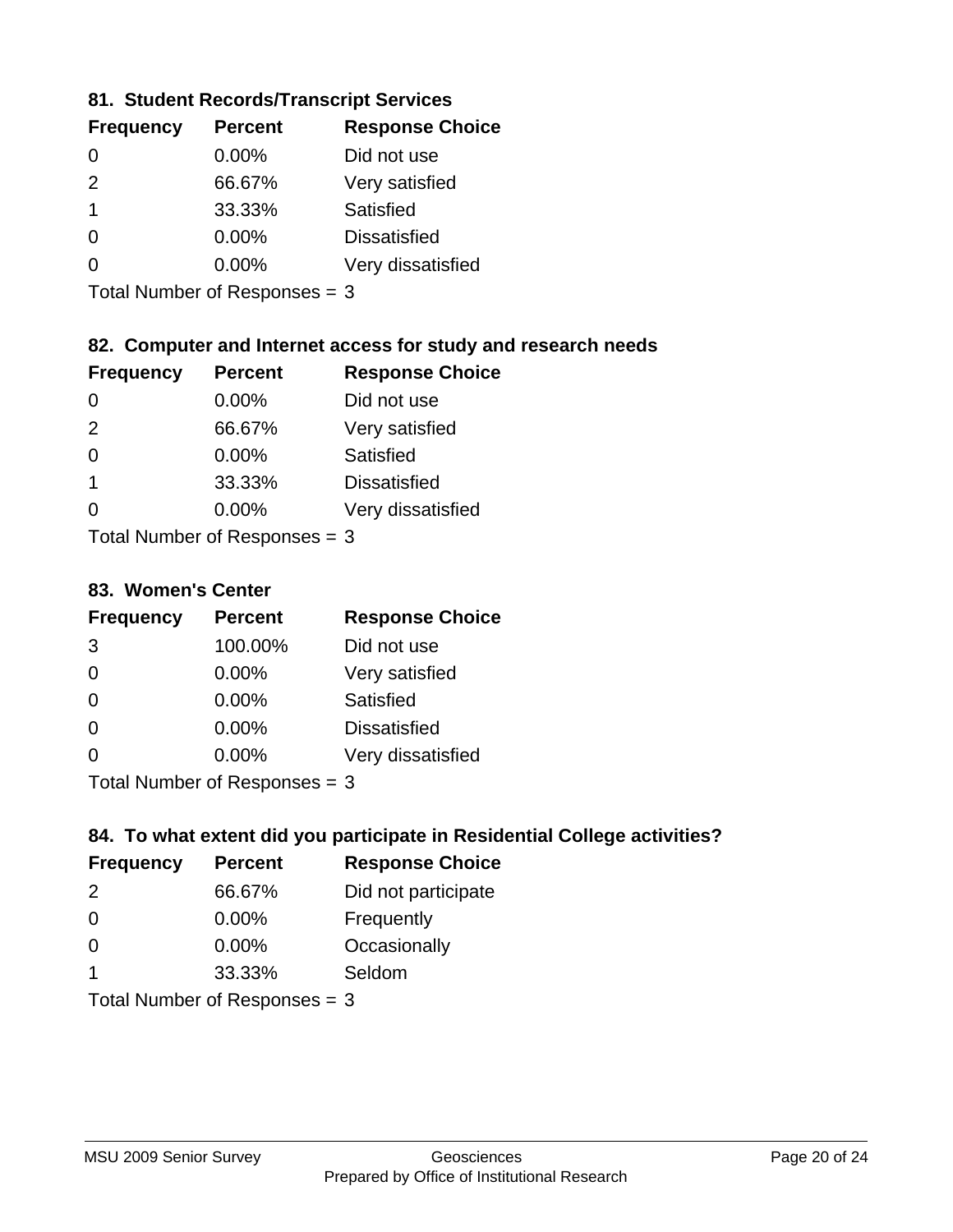| <b>Frequency</b> | <b>Percent</b> | <b>Response Choice</b>                 |
|------------------|----------------|----------------------------------------|
| $\mathcal{P}$    | 66.67%         | Not familiar with Residential Colleges |
| $\overline{0}$   | $0.00\%$       | Very positive                          |
|                  | 33.33%         | <b>Positive</b>                        |
| $\overline{0}$   | $0.00\%$       | <b>Negative</b>                        |
| -0               | $0.00\%$       | Very negative                          |
|                  |                |                                        |

**85. Which phrase best describes your opinion of Residential Colleges?**

Total Number of Responses = 3

#### **Questions 86-95**

**University Graduate." Please indicate how effective your MSU experience was in The University has formulated ten desired "Characteristics of the Murray State enhancing your abilities in each area.**

**86. Engage in mature, independent and creative thought and express that thought effectively in oral and written communication;**

| <b>Frequency</b> | <b>Percent</b> | <b>Response Choice</b> |
|------------------|----------------|------------------------|
|                  | 33.33%         | Very effective         |
|                  | 33.33%         | Effective              |
|                  | 33.33%         | Ineffective            |
| $\Omega$         | 0.00%          | Very ineffective       |

Total Number of Responses = 3

**87. Understand and apply the critical and scientific methodologies that** 

**academic disciplines employ to discover knowledge and ascertain its validity;**

| <b>Frequency</b> | <b>Percent</b> | <b>Response Choice</b> |
|------------------|----------------|------------------------|
| -1               | 33.33%         | Very effective         |
| $\mathcal{P}$    | 66.67%         | Effective              |
| $\Omega$         | 0.00%          | Ineffective            |
| $\Omega$         | 0.00%          | Very ineffective       |
|                  |                |                        |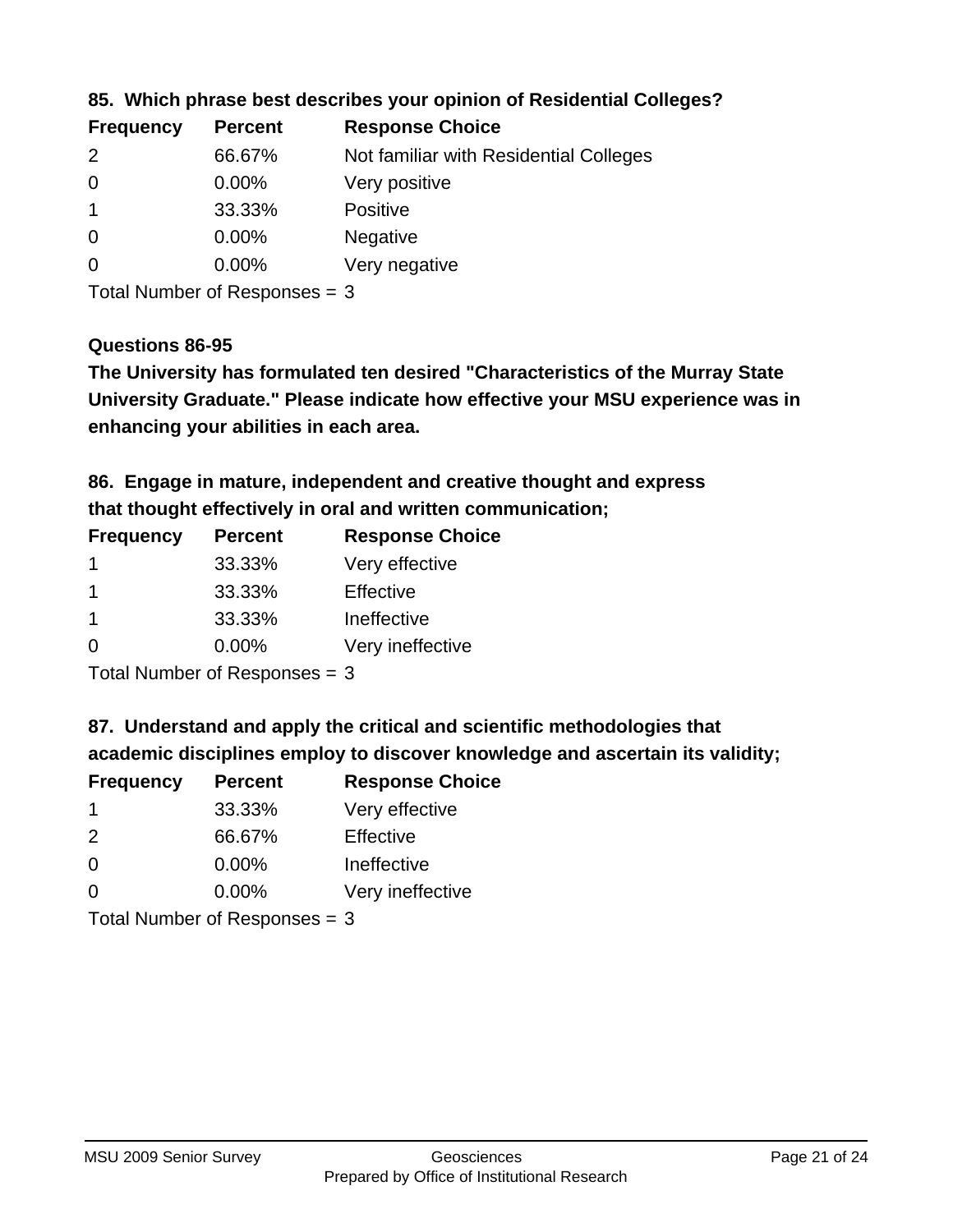# **88. Apply sound standards of information gathering, analysis and evaluation to reach logical decisions;**

| <b>Frequency</b> | <b>Percent</b> | <b>Response Choice</b> |
|------------------|----------------|------------------------|
|                  | 33.33%         | Very effective         |
|                  | 33.33%         | Effective              |
|                  | 33.33%         | Ineffective            |
| O                | $0.00\%$       | Very ineffective       |

Total Number of Responses = 3

# **89. Understand the roles and applications of science and technology in the solution of the problems of a changing world;**

| <b>Frequency</b> | <b>Percent</b>                           | <b>Response Choice</b> |
|------------------|------------------------------------------|------------------------|
| -1               | 33.33%                                   | Very effective         |
| 2                | 66.67%                                   | Effective              |
| $\Omega$         | 0.00%                                    | Ineffective            |
| $\Omega$         | 0.00%                                    | Very ineffective       |
|                  | $\mathbf{r}$ . The state of $\mathbf{r}$ |                        |

Total Number of Responses = 3

# **90. Demonstrate a critical understanding of the world's historical, literary, philosophical, and artistic traditions;**

| <b>Frequency</b> | <b>Percent</b> | <b>Response Choice</b> |
|------------------|----------------|------------------------|
| -1               | 33.33%         | Very effective         |
| $\mathcal{P}$    | 66.67%         | Effective              |
| $\Omega$         | 0.00%          | Ineffective            |
| $\Omega$         | 0.00%          | Very ineffective       |
|                  |                |                        |

Total Number of Responses = 3

# **91. Understand the dynamics of cultural diversity, of competing economic and political systems, and of complex moral and ethical issues;**

| <b>Frequency</b>              | <b>Percent</b> | <b>Response Choice</b> |
|-------------------------------|----------------|------------------------|
| -1                            | 33.33%         | Very effective         |
| 2                             | 66.67%         | Effective              |
| 0                             | 0.00%          | Ineffective            |
| $\Omega$                      | $0.00\%$       | Very ineffective       |
| Total Number of Responses = 3 |                |                        |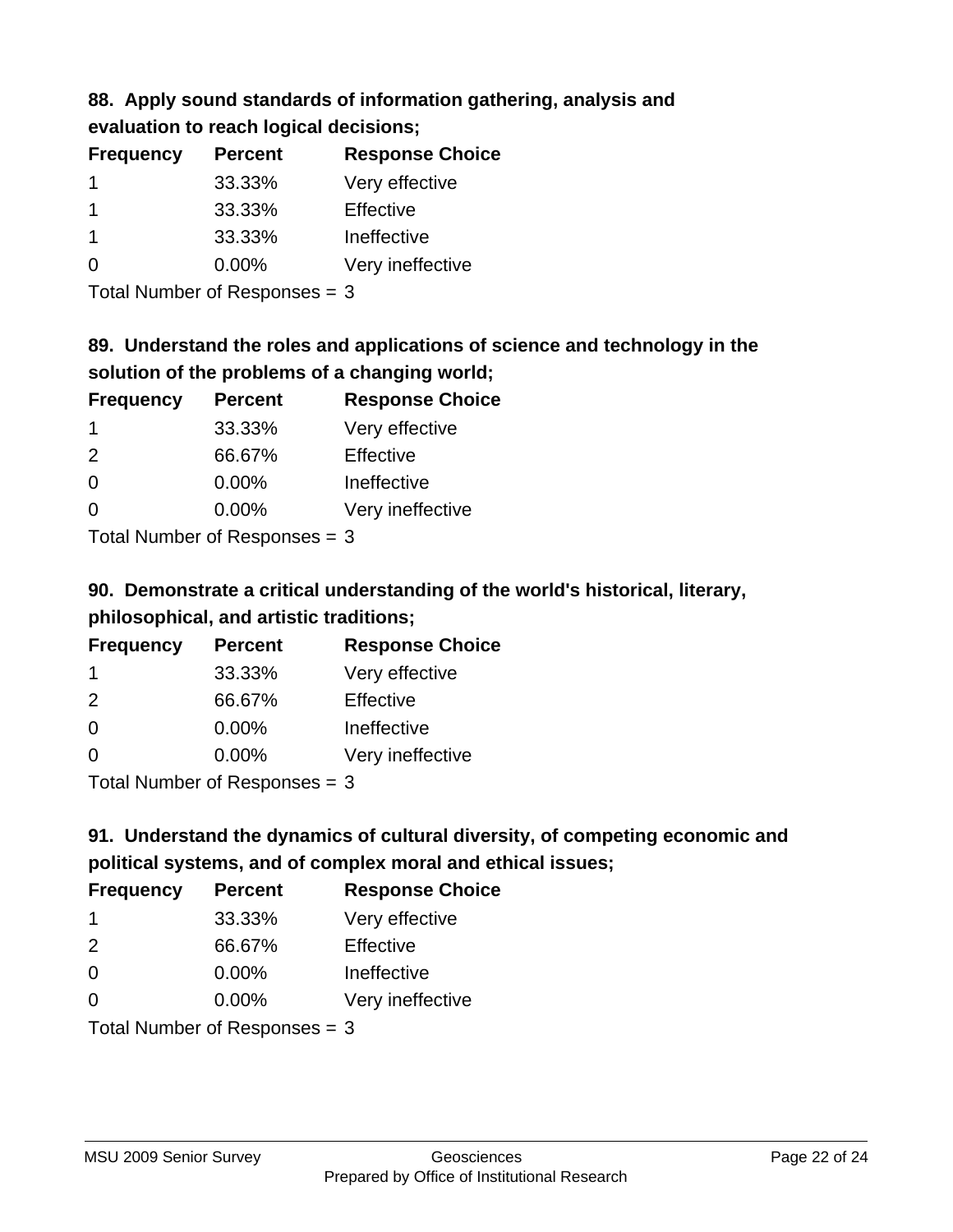### **92. Understand the nature of and engage in ethical behavior and**

**responsible citizenship;**

| <b>Percent</b> | <b>Response Choice</b> |
|----------------|------------------------|
| 33.33%         | Very effective         |
| 33.33%         | Effective              |
| 33.33%         | Ineffective            |
| $0.00\%$       | Very ineffective       |
|                |                        |

Total Number of Responses = 3

# **93. Understand the importance of the behaviors necessary to maintain a healthy lifestyle;**

| <b>Frequency</b>          | <b>Percent</b> | <b>Response Choice</b> |
|---------------------------|----------------|------------------------|
|                           | 33.33%         | Very effective         |
| -1                        | 33.33%         | Effective              |
| -1                        | 33.33%         | Ineffective            |
| $\Omega$                  | $0.00\%$       | Very ineffective       |
| Total Number of Deepersee |                |                        |

Total Number of Responses = 3

### **94. Demonstrate mastery of a chosen field of study; and**

| <b>Frequency</b> | <b>Percent</b> | <b>Response Choice</b> |
|------------------|----------------|------------------------|
|                  | 33.33%         | Very effective         |
| $\mathcal{P}$    | 66.67%         | Effective              |
| $\Omega$         | $0.00\%$       | Ineffective            |
| $\Omega$         | $0.00\%$       | Very ineffective       |
|                  |                |                        |

Total Number of Responses = 3

### **95. Value intellectual pursuit and continuous learning in a changing world.**

| <b>Frequency</b>                                                                                                                                                                                                                        | <b>Percent</b> | <b>Response Choice</b> |
|-----------------------------------------------------------------------------------------------------------------------------------------------------------------------------------------------------------------------------------------|----------------|------------------------|
| -1                                                                                                                                                                                                                                      | 33.33%         | Very effective         |
| $\mathcal{P}$                                                                                                                                                                                                                           | 66.67%         | Effective              |
| $\Omega$                                                                                                                                                                                                                                | 0.00%          | Ineffective            |
| ∩                                                                                                                                                                                                                                       | 0.00%          | Very ineffective       |
| $T_{\rm eff}$ . The Left and Left $R_{\rm eff}$ is a second second second second second second second second second second second second second second second second second second second second second second second second second sec |                |                        |